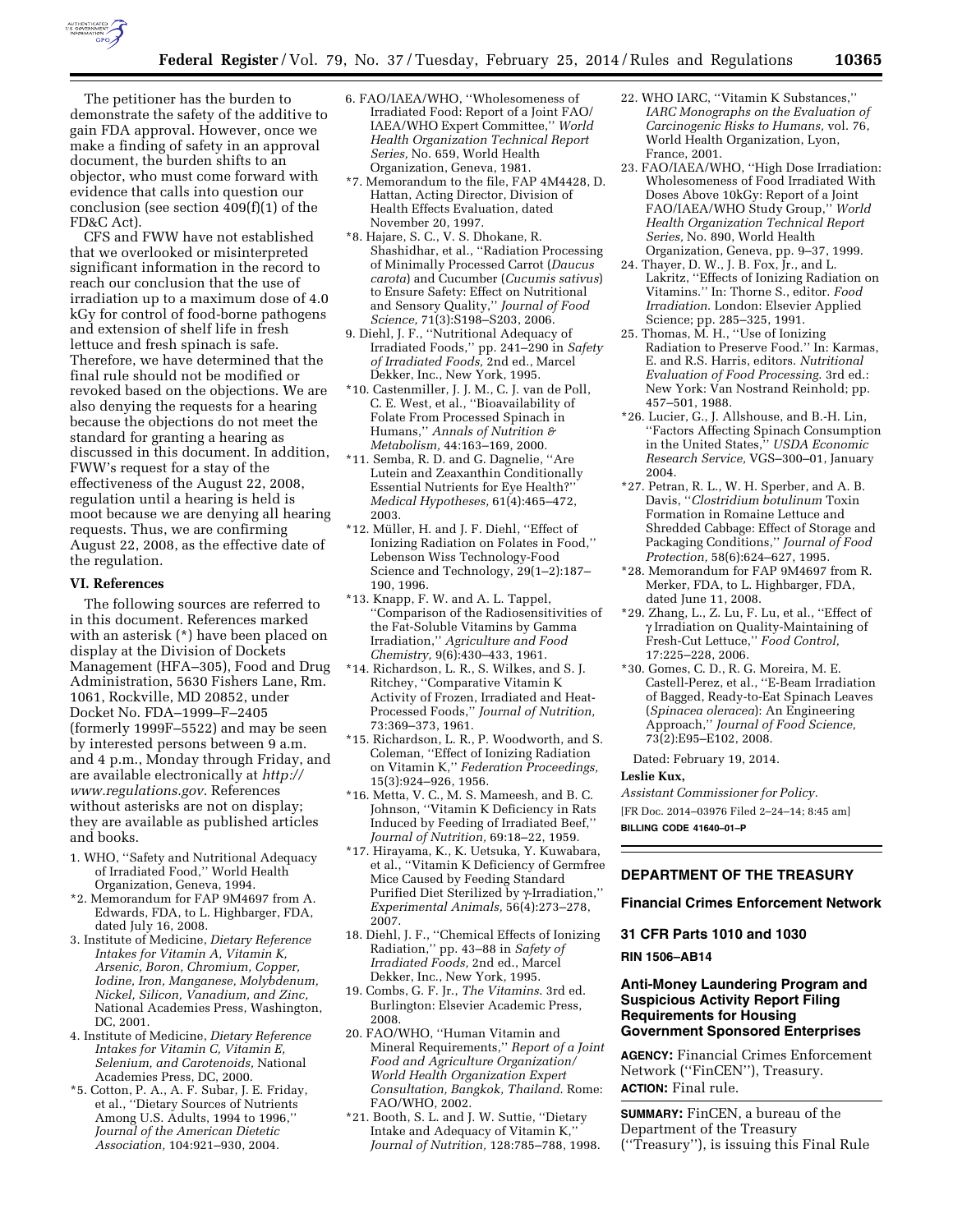defining certain housing government sponsored enterprises as financial institutions for the purpose of requiring them to establish anti-money laundering programs and report suspicious activities pursuant to the Bank Secrecy Act. The requirements to establish antimoney laundering programs and report suspicious activities are intended to help prevent fraud and other financial crimes.

**DATES:** *Effective Date:* This rule is effective April 28, 2014.

*Compliance Date:* The compliance date for 31 CFR 1030.210 is August 25, 2014.

# **FOR FURTHER INFORMATION CONTACT:**

FinCEN Resource Center at (800) 949– 2732.

## **SUPPLEMENTARY INFORMATION:**

### **I. Background**

### *A. Statutory and Regulatory Provisions*

FinCEN exercises regulatory functions primarily under the Currency and Foreign Transactions Reporting Act of 1970, as amended by the USA PATRIOT Act of 2001 and other legislation, which legislative framework is commonly referred to as the ''Bank Secrecy Act'' (''BSA'').1 The BSA authorizes the Secretary of the Treasury (''Secretary'') to require financial institutions to keep records and file reports that ''have a high degree of usefulness in criminal, tax, or regulatory investigations or proceedings, or in the conduct of intelligence or counterintelligence activities, including analysis, to protect against international terrorism."<sup>2</sup> The Secretary has delegated to the Director of FinCEN the authority to implement, administer, and enforce compliance with the BSA and associated regulations.3 FinCEN is authorized to promulgate anti-money laundering (''AML'') and suspicious activity report (''SAR'') filing requirements for financial institutions subject to the BSA.4

The AML program provisions of the BSA require financial institutions to establish programs that include, at a minimum: (1) The development of internal policies, procedures, and controls; (2) the designation of a compliance officer; (3) an ongoing employee training program; and (4) an independent audit function to test programs. When prescribing minimum standards for AML programs, FinCEN must ''consider the extent to which the requirements imposed under [the AML program requirement] are commensurate with the size, location, and activities of the financial institutions to which such regulations apply.'' 5 The SAR filing provisions of the BSA authorize FinCEN to require any financial institution, and any director, officer, employee, or agent of any financial institution to report any suspicious transaction relevant to a possible violation of law or regulation, and under other specified circumstances described below.

FinCEN has promulgated AML program and SAR regulations for a number of financial institutions. These financial institutions include banks, casinos, money services businesses, brokers or dealers in securities, mutual funds, insurance companies, futures commission merchants, and introducing brokers in commodities and loan and finance companies.6 The BSA's definition of ''financial institution'' includes specified categories of businesses and professions, as well as ''any business or agency which engages in any activity which the Secretary of the Treasury determines, by regulation, to be an activity which is similar to, related to, or a substitute for any activity in which any business described in [31 U.S.C.  $5312(a)(2)(A)–(X)$ ] is authorized to engage.'' 7 Thus, FinCEN may promulgate regulations for businesses and professions that are not listed in the statutory definition of financial institution.8

With this Final Rule, FinCEN establishes AML program and SAR requirements for the Federal National Mortgage Association (''Fannie Mae''), the Federal Home Loan Mortgage Corporation (''Freddie Mac''), and the Federal Home Loan Banks (''Banks'' or ''FHL Banks,'' collectively, the ''Housing GSEs''). FinCEN believes that the Final Rule will augment FinCEN's

8 31 U.S.C. 5312(a)(2).

regulatory and strategic initiatives. The Housing GSEs are involved in providing financing to the residential mortgage market and thus are exposed to the risk of fraud. Although the business of the Banks differs in a number of respects from that of Fannie Mae and Freddie Mac, all of the Housing GSEs are involved in providing financing to the residential mortgage market and thus are vulnerable to fraud and other financial crimes. Also, both the primary and secondary residential mortgage markets are vulnerable to fraud and money laundering in terms of the proceeds of crime being invested in real property or securitized mortgages and related financial instruments. By purchasing mortgage loans, extending loans secured by mortgages and other real estate related collateral, and engaging in a variety of related financial activities, the Housing GSEs have access to, and are in a unique position to provide, information on suspected mortgage fraud and money laundering that has proven valuable to law enforcement and regulators in the investigation and prosecution of mortgage fraud and other financial crimes. While current fraud reporting by the Housing GSEs, discussed below, has value in combating fraud, the establishment of AML and SAR programs by the Housing GSEs will enable them to support broader regulatory and law enforcement efforts to combat mortgage fraud and related financial crimes consistent with the purposes of the BSA.

## *B. Establishment and Authority of the Federal Housing Finance Agency and the Housing GSEs*

The Federal Housing Finance Regulatory Reform Act of 2008 (the ''Reform Act'') 9 created the Federal Housing Finance Agency (''FHFA'') as an independent agency of the Federal government. FHFA was established on the date of enactment of the Reform Act, July 30, 2008, to be the Federal regulator of the Housing GSEs.10 FHFA has

10The authorities, powers, and responsibilities of FHFA are contained in the Federal Home Loan Bank Act, 12 U.S.C. 1421 et seq., as amended by Division A of HERA, and the Federal Housing Enterprises Financial Safety and Soundness Act of 1992 (''Safety and Soundness Act''), 12 U.S.C. 4501

<sup>&</sup>lt;sup>1</sup>The BSA is codified at 12 U.S.C. 1829b, 12 U.S.C. 1951–1959, 18 U.S.C. 1956, 18 U.S.C. 1957, 18 U.S.C. 1960, and 31 U.S.C. 5311–5314 and 5316– 5332 and notes thereto, with implementing regulations at 31 CFR Chapter X. *See* 31 CFR 1010.100(e).

<sup>2</sup> 31 U.S.C. 5311.

<sup>3</sup>Treasury Order 180–01 (Sept. 26, 2002). 4 31 U.S.C. 5318(g)(1) and 5318(h)(2). 31 U.S.C. 5318(g) was added to the BSA by section 1517 of the Annunzio-Wylie Anti-Money Laundering Act, Title XV of the Housing and Community Development Act of 1992, Public Law 102–550; it was expanded by section 403 of the Money Laundering Suppression Act of 1994, Title IV of the Riegle Community Development and Regulatory Improvement Act of 1994, Public Law 103–325, to require designation of a single government recipient for reports of suspicious transactions.

<sup>5</sup>Public Law 107–56 sec. 352(c), 115 Stat. 322, codified at 31 U.S.C. 5318 note.

<sup>6</sup> 31 CFR 1020.210, 1020.320, 1021.210, 1021.320, 1022.210, 1022.320, 1023.210, 1023.320, 1024.210, 1024.320, 1025.210, 1025.320, 1026.210, 1026.320, 1029.210 and 1029.320.

<sup>7</sup> 31 U.S.C. 5312(a)(2)(Y).

<sup>9</sup> Division A of the Housing and Economic Recovery Act of 2008 (''HERA''), Public Law 110– 289, 122 Stat. 2654 (2008). The Reform Act provided for the abolishment of the Office of Federal Housing Enterprise Oversight (''OFHEO'') and the Federal Housing Finance Board (''FHFB'') one year after the date of enactment. These agencies were the primary Federal regulators of Fannie Mae and Freddie Mac, and the Banks, respectively. The agencies, together with the Housing and Urban Development Government Sponsored Enterprise Mission Teams, were combined to establish FHFA.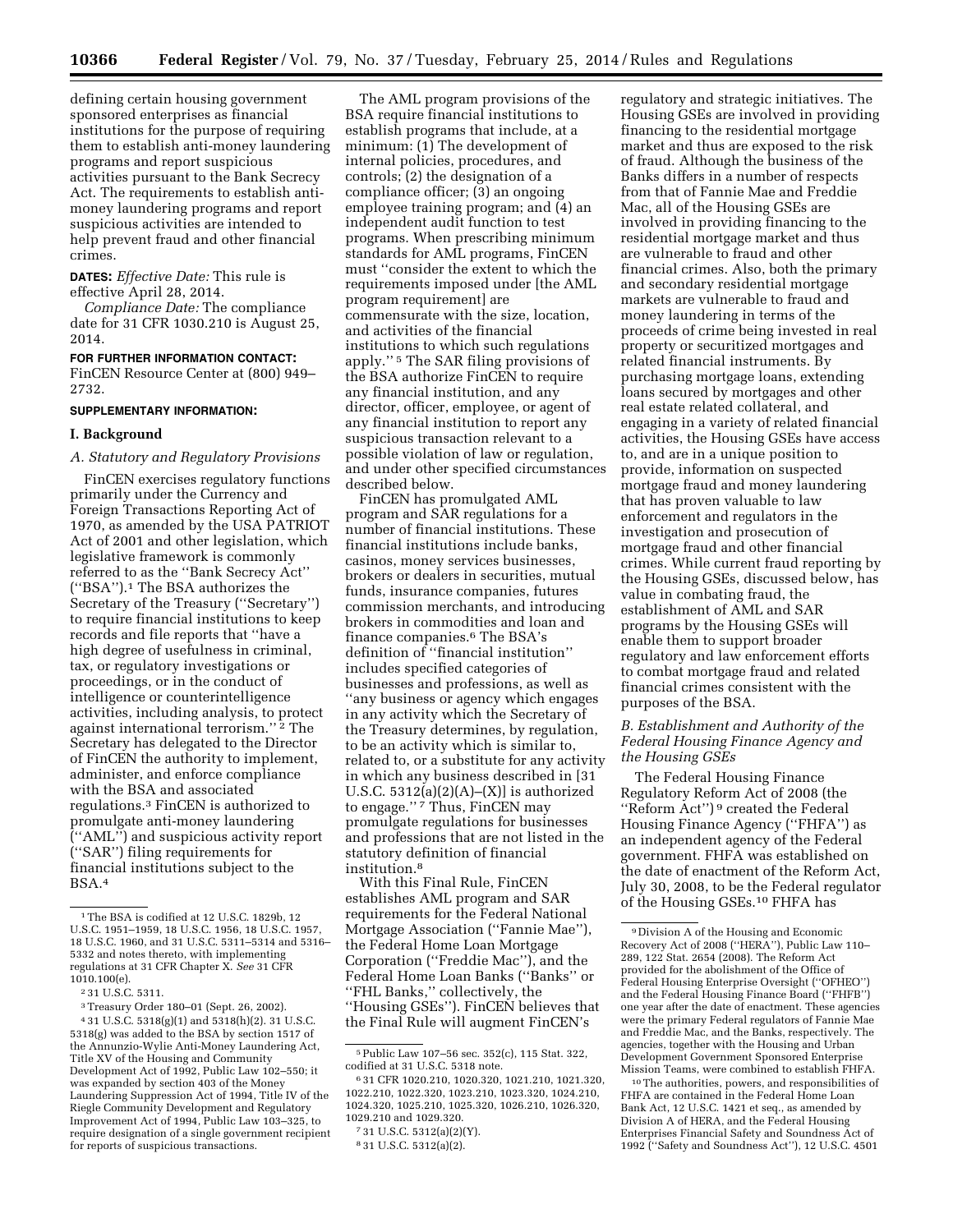regulatory authority over Fannie Mae, Freddie Mac, and the Banks (collectively referred to in FHFA regulations as the ''regulated entities''), and over the Office of Finance of the Federal Home Loan Bank System.11 FHFA is responsible for ensuring that the Housing GSEs: (1) Operate in a safe and sound manner, including being capitalized adequately and maintaining internal controls; (2) carry out their public policy missions; and (3) engage in activities that foster liquid, efficient, competitive, and resilient national housing finance markets. Where FHFA has not acted with superseding regulations, the Housing GSEs continue to operate under regulations promulgated by the Office of Federal Housing Enterprise Oversight (''OFHEO'') and the Federal Housing Finance Board (''FHFB'').12

Congress chartered Fannie Mae and Freddie Mac primarily to establish secondary market facilities for residential mortgages to promote access to mortgage credit throughout the nation. Specifically, Congress established Fannie Mae and Freddie Mac to provide stability in the secondary market for residential mortgages, respond appropriately to the private capital market, and provide ongoing assistance to the secondary market for residential mortgages, including activities relating to mortgages on housing for low-and moderate-income families involving a reasonable economic return that may provide less of a return than Fannie Mae's and Freddie Mac's other activities.13

The Banks were organized under the Federal Home Loan Bank Act (''The Bank Act'').14 The Banks are financial cooperatives; only members of a Bank may purchase the capital stock of a Bank, and only members, and certain

<sup>11</sup> The Housing GSEs are defined as "regulated entities'' in the Safety and Soundness Act, as amended, 12 U.S.C. 4501 et seq., and implementing regulations at 12 CFR part 1233. The statutory definition of ''regulated entity'' provides ''[t]he term 'regulated entity' means—(A) the Federal National Mortgage Association and any affiliate thereof; (B) the Federal Home Loan Mortgage Corporation and any affiliate thereof; and (C) any Federal Home Loan Bank.'' 12 U.S.C. 4502(20).

12On September 6, 2008, FHFA appointed itself conservator of Fannie Mae and Freddie Mac, pursuant to 12 U.S.C. 4617. *[http://www.fhfa.gov/](http://www.fhfa.gov/webfiles/1858/NoticeregardingconservatorFNMA.pdf) [webfiles/1858/](http://www.fhfa.gov/webfiles/1858/NoticeregardingconservatorFNMA.pdf)*

*[NoticeregardingconservatorFNMA.pdf;](http://www.fhfa.gov/webfiles/1858/NoticeregardingconservatorFNMA.pdf) [http://](http://www.fhfa.gov/webfiles/1857/NoticeregardingconservatorFHLMC.pdf) [www.fhfa.gov/webfiles/1857/](http://www.fhfa.gov/webfiles/1857/NoticeregardingconservatorFHLMC.pdf)*

*[NoticeregardingconservatorFHLMC.pdf](http://www.fhfa.gov/webfiles/1857/NoticeregardingconservatorFHLMC.pdf)*.

- 13 12 U.S.C. 1451, 1716.
- 14 12 U.S.C. 1423, 1432(a).

eligible housing associates (such as State housing finance agencies), may obtain access to secured loans, known as advances, or other Bank products.15 Each Bank is managed by its own board of directors and serves the public interest by enhancing the availability of residential mortgage and community lending credit though its member institutions.16 Any eligible institution (generally a Federally-insured depository institution or State-regulated insurance company) may become a member of a Bank if it satisfies certain criteria and purchases a specified amount of the Bank's capital stock.17 The Bank Act also requires each Bank to establish an affordable housing program and contribute a specified portion of its previous year's net income to support that program.<sup>18</sup>

On January 27, 2010, FHFA issued fraud reporting regulations, codified at 12 CFR part 1233, ''Reporting of Fraudulent Financial Instruments,'' to implement the provisions of the Safety and Soundness Act with respect to the discovery and reporting of fraud, in furtherance of the supervisory responsibilities of FHFA.19 That regulation requires each Housing GSE to submit timely information on actual or possible fraud on all Housing GSE programs and products,20 including, but not limited to a timely report to FHFA upon discovery that it has purchased or sold a fraudulent loan or financial instrument, or if the Housing GSE suspects a possible fraud relating to the purchase or sale of any loan or financial instrument. As discussed infra, certain parts of FHFA reporting format are based upon FinCEN's SAR format. The regulation, and associated guidance subsequently published by FHFA,<sup>21</sup> requires each Housing GSE to establish and maintain internal controls, policies, procedures, and operational training programs, and designate a fraud officer to oversee implementation and periodic monitoring (at least annually) of the fraud reporting program.

### *C. Summary of the Proposed Regulations*

On November 8, 2011, FinCEN issued a Notice of Proposed Rulemaking (''NPRM'') to solicit comments on proposed AML and SAR regulations for

- 19 75 FR 4255 (Jan. 27, 2010).
- 20 75 FR 4255, 4258–4259.
- 21RPG–2011–001 (March 2011), *[http://](http://www.fhfa.gov/webfiles/20685/FHFAFraudReportingGuidance32011.pdf)*
- *[www.fhfa.gov/webfiles/20685/](http://www.fhfa.gov/webfiles/20685/FHFAFraudReportingGuidance32011.pdf)*
- *[FHFAFraudReportingGuidance32011.pdf](http://www.fhfa.gov/webfiles/20685/FHFAFraudReportingGuidance32011.pdf)*.

the Housing GSEs.<sup>22</sup> The proposed rules contained standards and requirements that are substantially identical to those in FinCEN's AML and SAR regulations for banks, mortgage companies, and other financial institutions that offer retail consumer banking services and mortgage loans.

This Final Rule is based on the NPRM and adopts, without significant change, all of the regulatory provisions proposed in the NPRM. The AML regulation promulgates the four minimum requirements noted earlier. The SAR regulation requires reporting of suspicious activity in accordance with the standards and procedures specified in the NPRM and contained in all of FinCEN's SAR regulations.23 The Final Rule does not require the Housing GSEs to comply with any other BSA reporting or recordkeeping regulations, such as currency transaction reporting.24

FinCEN believes that much of the effort necessary to meet these regulatory obligations, including information gathering, may be accomplished through business operations already undertaken as part of normal transaction negotiation, including due diligence and review of mortgage loans and related assets for purchase and securitization, and as collateral for advances and other investments, products, and services. As described in more detail below, the Housing GSEs have been filing SAR-like reports with FHFA for a number of years, and in other respects have supported the anti-fraud and antimoney laundering efforts of various law enforcement and regulatory agencies. FinCEN believes the Final Rule will enhance and strengthen the Housing GSEs' critical role in government and industry efforts to protect consumers, mortgage finance businesses, and the U.S. financial system from mortgage fraud, money laundering, and other financial crimes.

## **II. Notice of Proposed Rulemaking**

The comment period on the NPRM ended on January 9, 2012. FinCEN received five comments. Comments were submitted by a Federal government agency (two letters), a trade association, representatives of some of the Housing GSEs, and a Federal government anti-fraud task force.25 The

et seq., as amended by Division A of HERA. See Notice of Establishment, 73 FR 52356 (Sept. 9, 2008). *[http://www.fhfa.gov/webfiles/160/FHFA](http://www.fhfa.gov/webfiles/160/FHFA_%20Notice_of_Establishment_-_73_FR_52356_(Sept_9%2c_2008).pdf)*\_ *%20Notice*\_*of*\_*[Establishment](http://www.fhfa.gov/webfiles/160/FHFA_%20Notice_of_Establishment_-_73_FR_52356_(Sept_9%2c_2008).pdf)*\_*-*\_*73*\_*FR*\_*52356*\_ *(Sept*\_*9%2c*\_*[2008\).pdf](http://www.fhfa.gov/webfiles/160/FHFA_%20Notice_of_Establishment_-_73_FR_52356_(Sept_9%2c_2008).pdf)*.

<sup>15</sup> 12 U.S.C. 1426(a)(4), 1430(a), 1430b.

<sup>16</sup> 12 U.S.C. 1427.

<sup>17</sup> 12 U.S.C. 1424; 12 CFR 1263.

<sup>18</sup> 12 U.S.C. 1430(j).

<sup>22</sup> 76 FR 69204.

<sup>23</sup>*See, e.g.,* SAR regulations for non-bank residential mortgage lenders and originators at 31 CFR 1029.320. *[http://www.fincen.gov/](http://www.fincen.gov/redirect.html?url=) [redirect.html?url=](http://www.fincen.gov/redirect.html?url=)[http://www.gpo.gov/fdsys/pkg/](http://www.gpo.gov/fdsys/pkg/FR-2012-02-14/pdf/2012-3074.pdf) [FR–2012–02–14/pdf/2012–3074.pdf](http://www.gpo.gov/fdsys/pkg/FR-2012-02-14/pdf/2012-3074.pdf)*.

<sup>24</sup> 31 CFR 1010.310.

<sup>25</sup> In addition, FHFA's comment letter states that it ''encompasses issues relating to'' Freddie Mac Continued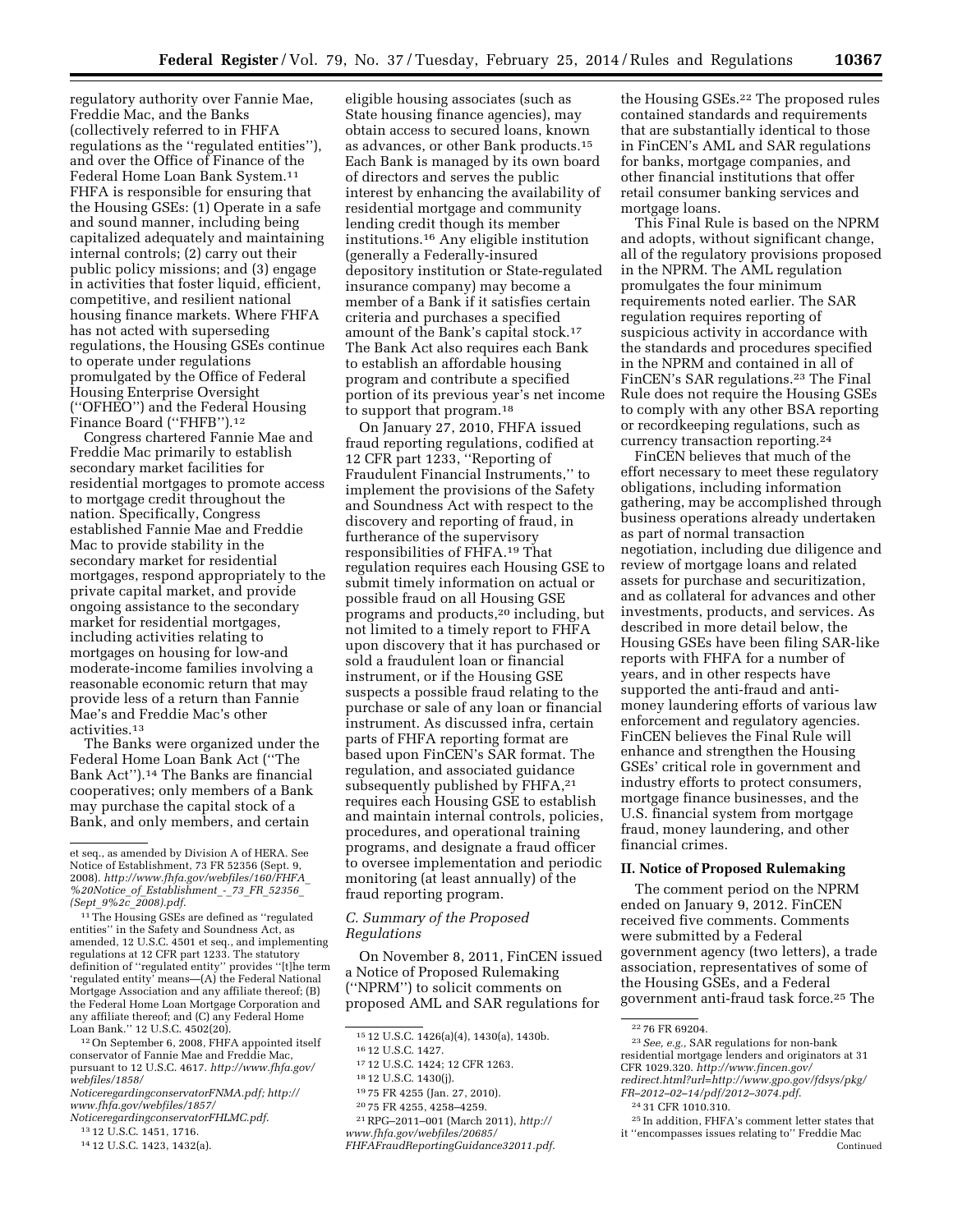supporting comments emphasized the value of streamlining the current process under which SAR information from the Housing GSEs reaches FinCEN, and the substantial value of SARs predicted to cover a broader range of suspected financial crimes. FHFA has expressed strong support for FinCEN issuing AML and SAR regulations for the Housing GSEs. The public comments that expressed some opposition to the NPRM were based primarily on speculation that compliance costs and burdens would outweigh any potential benefits to law enforcement, and on the view that the current FHFA fraud reporting requirements are sufficient to support broad based government anti-fraud and anti-money laundering efforts.

## *A. Housing GSEs Defined as Financial Institutions*

As noted in the NPRM, the BSA does not expressly identify any of the Housing GSEs in its definition of ''financial institution.'' The BSA's definition of financial institution lists numerous types of businesses, including commercial banks and other depository institutions.26 The definition also includes a ''catch-all'' provision that authorizes the Secretary to include additional types of businesses if the Secretary determines, by regulation, that they engage in any activity ''similar to, related to, or a substitute for'' any activity of any of the listed businesses.<sup>27</sup>

The Housing GSEs work closely with other BSA-defined financial institutions; in fact, the majority of the Housing GSEs' counterparties and members are commercial banks, thrifts, credit unions, and insurance companies. Many of the products and services offered by the Housing GSEs can be viewed as substitutes for or related to products and services offered by commercial banks and nonbank financial institutions included in the BSA's definition of financial institution.

26 31 U.S.C. 5312(a)(2) and (c)(1). The BSA definition includes financial institutions subject to the regulations of a Federal functional regulator, such as banks, savings associations, credit unions, securities broker-dealers, and futures commission merchants. The BSA definition also includes dealers in precious metals, stones, or jewels; money services businesses (such as money transmitters and currency exchanges); pawnbrokers; loan and finance companies; private bankers; insurance companies; travel agencies; telegraph companies; sellers of vehicles, including automobiles, airplanes, and boats; persons engaged in real estate closings and settlements; investment bankers; investment companies; and commodity pool operators and commodity trading advisors that are registered or required to register under the Commodity Exchange Act (7 U.S.C. 1, *et seq.*). 27 31 U.S.C. 5312(a)(2)(Y).

The main role of the Housing GSEs is to support the primary mortgage market and affordable housing through the purchase, guarantee, and securitization of mortgage loans and the extension of loans secured primarily by mortgage loans and real estate related assets. The Banks also provide grants or subsidies for affordable housing and community investment. Typically, a significant portion of these mortgage loans are made by commercial banks, credit unions, and savings and loan associations, which are already financial institutions under the BSA and subject to FinCEN's regulations.28 Some of the Banks also have acquired member asset programs whereby they acquire fixedrate, single-family mortgage loans from participating member institutions, which also are generally commercial banks or other depository institutions already included within the BSA's definition of financial institutions. Thus, FinCEN believes that the Housing GSEs engage in activities that are ''similar to, related to, or a substitute for'' financial services that are provided by other BSA-defined financial institutions. For this reason, FinCEN hereby exercises its authority under 31 U.S.C.  $5312(a)(2)(Y)$  to define the Housing GSEs as financial institutions.

One commenter noted that Congress enacted Section 1115 of the Housing and Economic Recovery Act of 2008 (''HERA''),29 which required FHFA to promulgate the fraud reporting regulations at 12 CFR 1233, without adding the Housing GSEs to the list of financial institutions in the BSA, or otherwise requiring the Housing GSEs to comply with FinCEN or FHFA regulations that would require AML and SAR programs. The commenter urged FinCEN to ''presume that Congress acted intentionally where it specifically adds language to one statute over another.'' The commenter further stated that ''[I]f Congress had intended for the [Housing] GSEs to be considered financial institutions under the BSA, then the statute would have been amended to specifically include the [Housing] GSEs. Rather, Congress enacted separate anti-fraud requirements in HERA that are unique to the FHLBank's wholesale business structure.''

FinCEN is not persuaded by the commenter's analysis regarding Congress's intent, or by the commenter's interpretation of the BSA. Rather, FinCEN believes that Congress enacted the ''catch-all'' provision at 31 U.S.C. 5312(b)(2)(Y) in order to give the

Secretary and his delegate, FinCEN, the discretion, in future regulatory actions, to add businesses and professions to the statutory list of financial institutions, and thereby make them subject to certain provisions of the BSA.30 FinCEN believes that neither Congress, nor any other legislative or regulatory body, would be able to list all of the types of businesses that may be vulnerable to money laundering for all time. As businesses evolve, so do the criminal schemes designed to exploit them for illegal financial gain. The ''catch-all'' provision implicitly recognizes this fact, and gives FinCEN discretion to determine the types of businesses that should become subject to regulations implementing the BSA.

The scope of the Final Rule is limited. It defines the Housing GSEs as ''financial institutions'' under 31 U.S.C. 5312(a)(2)(Y) for the purposes of requiring them to establish AML programs and report suspicious activities, as well as allow them to participate in special information sharing procedures to deter money laundering and terrorist activity. The term ''Housing government sponsored enterprise'' is added as a new defined term at 31 CFR 1010.100(mmm) for these purposes. Notably, the Final Rule does not amend the general definition of ''financial institution'' under FinCEN's regulations at 31 CFR 1010.100(t) because adding Housing GSEs to the general definition would trigger other recordkeeping and reporting requirements that FinCEN does not consider appropriate for the Housing GSEs at this time.

## *B. AML Program and SAR Filing Requirements*

Under this Final Rule, the Housing GSEs are required to establish and maintain AML programs, and to file SARs directly with FinCEN, as of the regulatory compliance date. As emphasized in the NPRM, FinCEN does not expect the transition to compliance with the Final Rule to be unreasonably difficult or costly, primarily because the Housing GSEs already are required to have policies, management oversight, personnel training, and internal compliance review and various procedures and systems in place to comply with FHFA's current fraud reporting regulation and guidance.31 These programmatic features are substantively very similar to those required in all AML regulations issued by FinCEN. Moreover, pursuant to the terms of a Memorandum of

and Fannie Mae, as well as FHFA's perspective as the regulator of the Housing GSEs.

<sup>28</sup> 31 U.S.C. 5312(a)(2).

<sup>29</sup>*See* notes 9 and 10.

<sup>30</sup>*See* note 7.

<sup>31</sup>*See* notes 19, 20, and 21.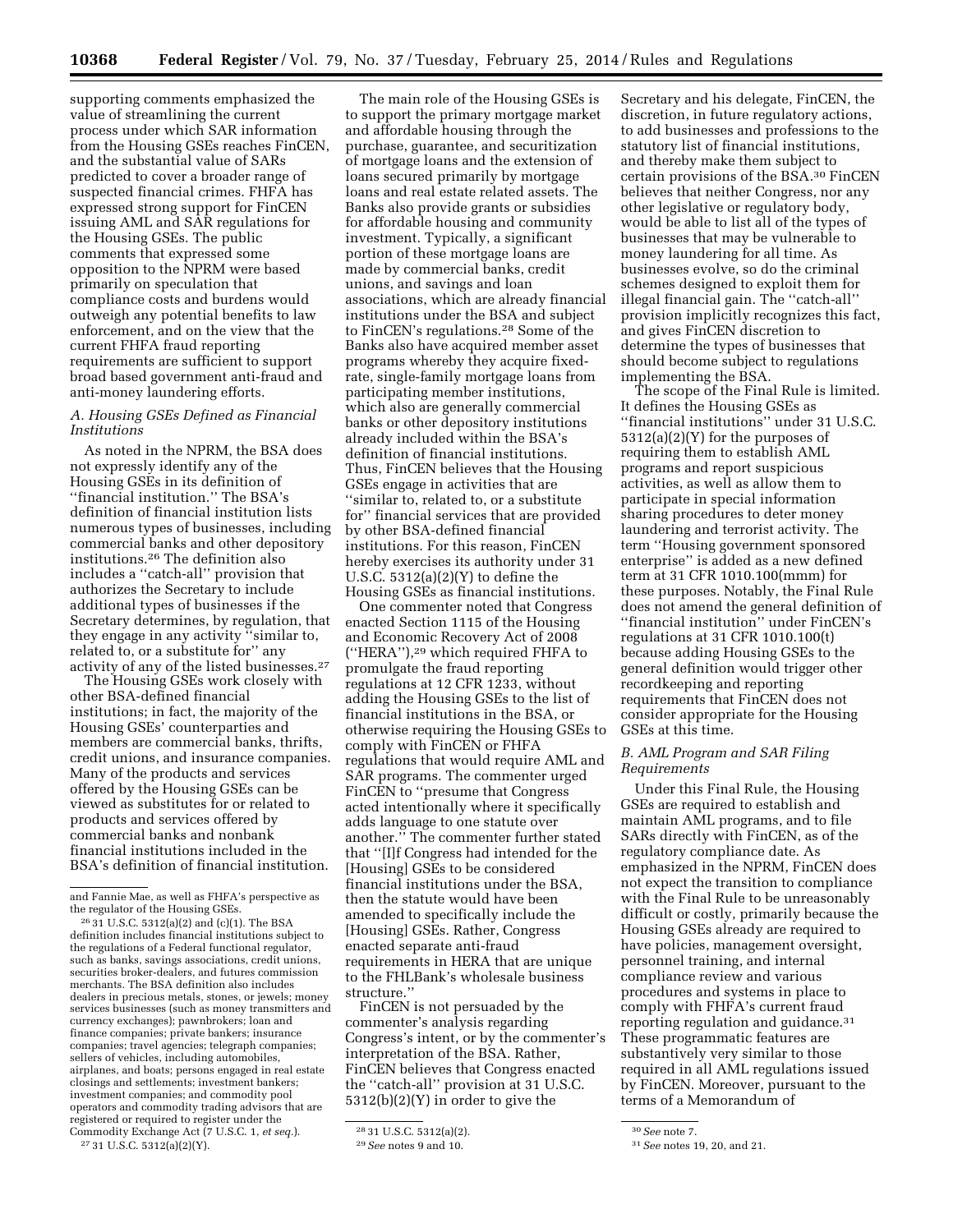Understanding (''MOU'') between FinCEN and FHFA, the Housing GSEs have been filing separate reports with FHFA regarding suspicions of fraud, using technical specifications provided by FinCEN, in accordance with FHFA's guidance. FHFA, in turn, has provided this information to FinCEN in the form of SARs (albeit regarding a narrower range of suspicious activity than is covered in FinCEN's typical SAR regulations).32 FHFA agrees that this indirect reporting structure should be restructured to better support the needs of law enforcement and extend the benefit of the BSA's ''safe harbor'' to the Housing GSEs. FHFA also agrees that a direct reporting structure from the Housing GSEs to FinCEN would be more streamlined than the current practice because direct reporting would, in part, eliminate the burden created by the significant effort FHFA devotes to providing information received from the Housing GSEs and filing to FinCEN as SARs.

The indirect reporting structure is inadequate to support the needs of law enforcement because reports are not available to law enforcement with the same speed they would be if they were filed directly. Additionally, law enforcement does not have the same ease of access to the records supporting any report filed by the Housing GSEs with FHFA as it would if the reports were filed directly with FinCEN under the obligations of the BSA. Direct filing by the Housing GSEs will result in a wider range of information made available to law enforcement more promptly. Finally, the indirect reporting structure does not allow the Housing GSEs to avail themselves of the BSA's ''safe harbor.'' The current reporting regime required by FHFA has its own ''safe harbor,'' but does not cover the same range of reporting as the BSA safe harbor, nor does it offer the same broad protection.

The comments on the NPRM primarily focused on the potential benefits, costs, and burdens of implementing the AML program and SAR filing requirements proposed in the NPRM. Three of the comments express

the view that the Housing GSEs have limited access to useful SAR information about specific retail mortgage finance transactions. Two of these comments also stated that: (1) The current FHFA fraud reporting requirements are sufficient to support law enforcement, and any FinCEN SAR requirement would yield little, if any, additional useful information not already obtained by FHFA; (2) any new SAR requirement would result in duplicative SAR filings on the same suspicious activity, such as one report from a retail bank or non-bank mortgage company, and one report from the Housing GSE; and (3) any new AML and SAR regulations would require the Housing GSEs, particularly the Banks, to implement new detection, monitoring, and reporting practices, controls and systems, and possibly modify existing business models. In their view, the potential costs and burdens associated with any new AML or SAR regulations would not result in any corresponding substantial or justifiable benefit to law enforcement and regulators.

The three previously referenced comments cautioned that the Housing GSEs have limited interactions with parties to a primary market mortgage loan transaction (i.e., the lender, the borrower and various persons typically engaged in closing a primary purchase, refinance or home equity loan transaction) and, therefore, the Housing GSEs have limited access to information on the borrower's qualifications, the terms and circumstances regarding the loan, and other transaction-related information typically included in a SAR. Two of these comments also express the view that, due to the Banks' limited access to transactional information, extending AML and SAR requirements to the Housing GSEs, particularly the Banks, will not provide law enforcement with access to information on fraud related or nonfraud related money laundering or other financial crimes that FHFA does not already receive under the current FHFA reporting regime. These two comments further stated that the Banks, in particular, would likely need to restructure their current business practices, systems, and models to ''peer through'' their wholesale transactions and obtain information usually gathered at the origination stage to a greater extent than their current business practices and systems accomplish. The comments therefore urged that any new FinCEN AML or SAR requirements should not require the acquisition of transaction information that is not already obtained by the Housing GSEs

in the ordinary course of business under current practices. One comment specifically requested that FinCEN confirm that any new AML and SAR rules will not require the Banks to establish new IT monitoring or datamining systems of the kind adopted by higher risk institutions engaged in retail banking.

The comments further stated that the current FHFA fraud reporting regulations and guidance are sufficient to provide law enforcement and regulators with information necessary to investigate and prosecute mortgage fraud and fraud related money laundering and other financial crimes typically associated with residential mortgage transactions, and that FinCEN's AML and SAR program requirements therefore are unnecessary.

One comment stated that the rules proposed in the NPRM would require the Banks to duplicate the efforts of ''99 percent'' of the Banks' customer base (i.e., retail banks and other insured depository institutions, all of whom already have a SAR filing obligation under applicable FinCEN and Federal banking regulations), thus resulting in overlapping or duplicative SAR reports on the same suspicious activity. One of the comments that generally supported the NPRM nonetheless cautioned that the proposed rules could result in ''unintended consequences.'' The comment noted, as an example of an unintended consequence, the likelihood of duplicative, overlapping requirements and SAR filings. One comment concluded simply that the potential additional benefits to law enforcement ''appear to be minimal.''

The comments noted that the Banks already have expended significant time and resources on establishing and maintaining policies, procedures, systems and employee training to comply with FHFA's fraud reporting requirements. The comments concluded that FHFA requirements, and the programs established to comply with them, should be given time to ''mature.'' The comments expressed the view that any new rules should be issued only if it becomes evident that the current FHFA fraud reporting regime is determined to be inadequate. FinCEN believes the addition of the Housing GSEs within FinCEN's framework for SAR reporting will be the most efficient overall approach.

In the NPRM, FinCEN requested comment on whether it would be appropriate to include in a Final Rule any provisions that account for the differences in the business, operation, and mission of the Banks and Fannie Mae and Freddie Mac. Three comments

 $^{\rm 32}\rm{The}$  first MOU governing this separate fraud reporting arrangement was executed in May 2006 between FinCEN and FHFA's predecessor agency, OFHEO, which established the requirements applicable to Fannie Mae and Freddie Mac. A superseding MOU, with most of the same provisions, was executed by FinCEN and FHFA in July 2010, which established the requirements for Fannie Mae and Freddie Mac, as well as the 12 Federal Home Loan Banks. The Housing GSEs are required to use a data template that ''complies with the technical specifications set forth by FinCEN for the [SAR] report for depository institutions.'' *See*  paragraph II.B.3. of FHFA's guidance on fraud reporting, referenced in note 21.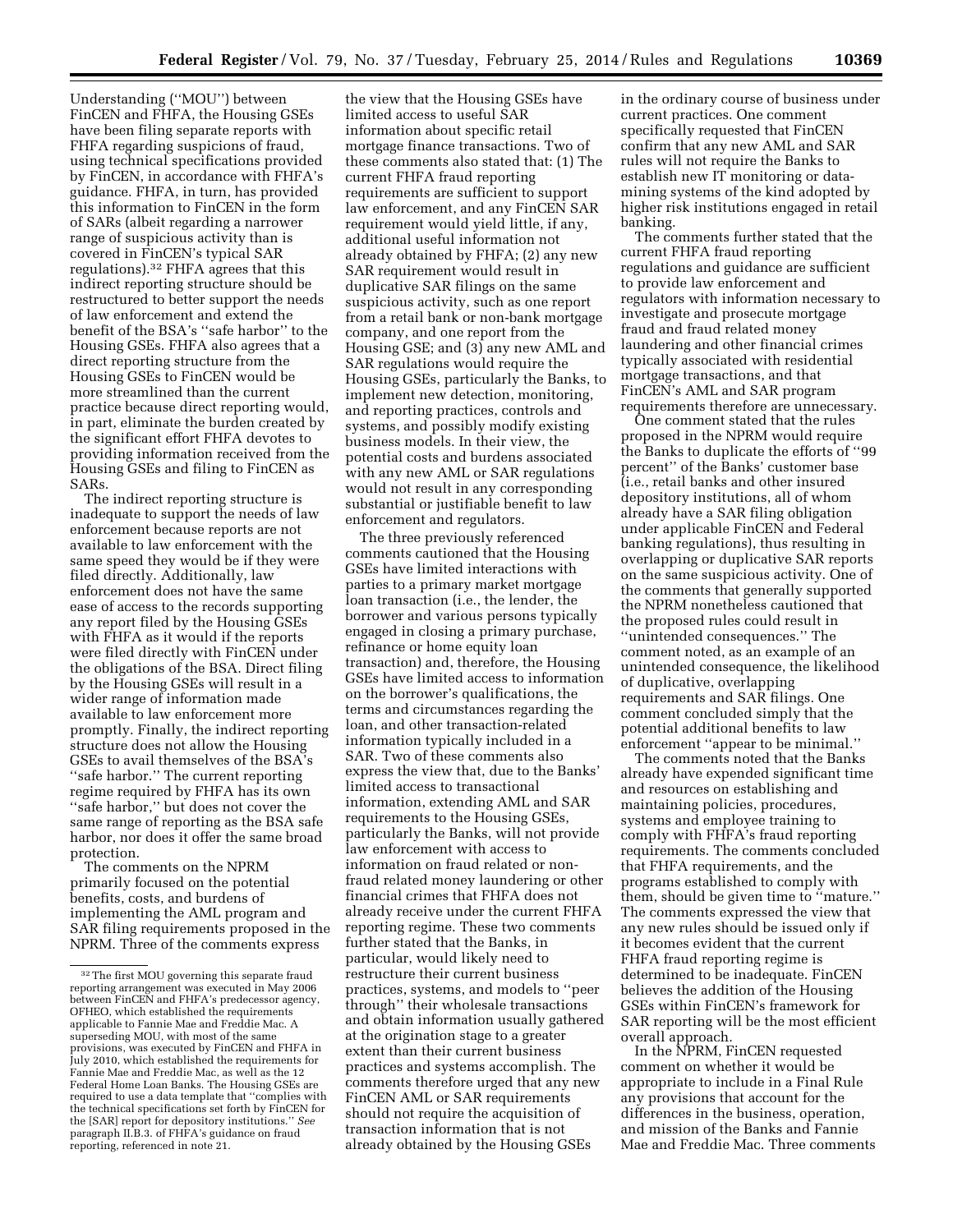noted that the practices followed by Freddie Mac and Fannie Mae in connection with due diligence on loan pools, and related consideration of credit, interest rate, and operational risks, differ from those followed and considered by the Banks in connection with examination of loans and other assets as collateral for advances. Two comments stated that if FinCEN goes forward with final rules, FinCEN should take into account the differences in business models and practices of the Banks, on the one hand, and those of Fannie Mae and Freddie Mac, on the other. One comment urged that the requirements and standards in any final rules should be abbreviated and streamlined for the Banks, again arguing that the Banks generally do not obtain detailed borrower and transaction related information from their retail banking members in the ordinary course of business. Three comments, including one from FHFA, also urged that any final rules should be ''phased-in'' to give the Housing GSEs sufficient time to make changes to policies, procedures, systems, and business practices that would be deemed appropriate to comply with the Final Rule, and FinCEN's new uniform SAR requirements mandated on July 1, 2012.33

The comments that supported the NPRM expressed opinions and conclusions largely contrary to those expressed in the comments summarized above. The supporting comments highlight the following benefits, among others, of the rules proposed in the NPRM: (1) The new SAR rules, by requiring the Housing GSEs to file SARs directly with FinCEN, will enhance FinCEN's database, reduce burdens on government resources, and strengthen the mortgage fraud prevention programs and initiatives of the Housing GSEs and FinCEN; (2) the rules will give law enforcement and regulators quicker access to SAR information that is critical to investigations, and keep them better informed about evolving criminal schemes; (3) the rules will enhance coordination on analysis and investigations by FinCEN, FHFA, FHFA–OIG, and other law enforcement authorities on the Federal, State, and local levels that have access to FinCEN's BSA database; and (4) the AML rules will bolster HERA's reporting requirement, which likely will result in better information for investigations and enforcement actions. FinCEN finds these views persuasive and believes the Final Rules will support Administration and government efforts to combat

mortgage fraud and other financial crimes.

FinCEN believes that both the AML program and SAR filing requirements are necessary and appropriate for the Housing GSEs and other businesses involved in mortgage finance, in order to give law enforcement and regulatory agencies valuable, timely information on specific instances of suspected mortgage fraud and mortgage finance related money laundering, as well as provide insight into emerging patterns of regional and national criminal activity. The information from SARs and other BSA-related information assists law enforcement and regulators with the development of their strategic goals and policies, as well as with the deployment of valuable resources to high crime areas.

FHFA's fraud reporting program is important in that it allows FHFA to both monitor the Housing GSEs' success in identifying fraud and mitigate attendant risks, and assess the impact that involvement in such transactions may have on the Housing GSEs' operational risks and overall safety and soundness. FHFA's reporting system, however, was not designed to support the multijurisdictional and inter-governmental investigations, prosecutions, and trend analyses that rely on SAR data and other BSA-related information in FinCEN's databases. Only FinCEN, as the nation's financial intelligence unit and administrator of the BSA, has the authority and resources to collect, analyze, and disseminate this vast amount of information to its Federal, State, and local law enforcement and regulatory partners securely and confidentially. The BSA and FinCEN's implementing regulations also permit sharing of primary and secondary mortgage market transactional information, in a secure and confidential manner, among financial institutions that enroll in FinCEN's 314(b) program.34 These functions cannot be accomplished by FHFA, or any other government agency, under current Federal and State laws and regulations. The faster that information from the Housing GSEs makes its way into the BSA database, the sooner FinCEN and other agencies will be able to access that information to support investigations and enforcement actions related to money laundering, fraud, and other financial crimes.

FinCEN expects there will be transactions involving the Housing GSEs with respect to which two or more SARs will be submitted to FinCEN concerning the same transaction or activity, and in this respect, the SARs arguably may be viewed as ''duplicative'' or ''overlapping.'' For example, one SAR may be submitted by the retail-level originator or lender, and one ''overlapping'' SAR by a Housing GSE regarding the same transaction or activity. Based on the SARs filed to date under the MOU between FinCEN and FHFA, FinCEN believes a number of these ''overlapping'' SARs likely will concern a specific loan or loan pool repurchased by the originating institution upon the request of the Housing GSE, pursuant to the terms of the Housing GSE's contract with the originating institution or servicer. For example, a contract may permit a Housing GSE to demand repurchase upon discovery by the Housing GSE, a loan servicer, the originating institution, or a combination of these or other financial professionals, of loan related fraud or delinquency, including payment default, borrower misrepresentation, or some irregularity or discrepancy in the appraisal or loan documentation. The SAR forms, however, also may contain nonoverlapping information and—in any event—will reflect the unique perspective and analyses of the two, or more, SAR filers. The availability of different data presented from different business perspectives by organizations with different, but complementary, roles in mortgage finance may be useful for law enforcement to gain a more comprehensive understanding of the transaction and its circumstances. FinCEN views this consequence of the existence of parallel reporting requirements for banks, non-bank residential mortgage lenders and originators, and Housing GSEs as a significant potential advantage to law enforcement and regulators that justifies the relatively minor additional costs and burdens to be borne by the Housing GSEs. This view is further confirmed by FinCEN's broad experience in requiring SAR reporting from a range of financial institutions, a small percent of which may contain reporting of partially overlapping information, but which together add significant value.

FinCEN's issuance of final AML and SAR rules for non-bank residential mortgage lenders and originators emphasized the critical importance of institutions establishing an AML program and filing SARs in order to prevent and identify mortgage fraud and other financial crimes.35 FinCEN

<sup>33</sup> 77 FR 12367 (Feb. 29, 2012).

<sup>34</sup>*See* discussion in section III.E. regarding FinCEN's special information sharing regulations applicable to the Housing GSEs and other financial

<sup>35 31</sup> CFR part 1029; 77 FR 8148 (Feb. 14, 2012).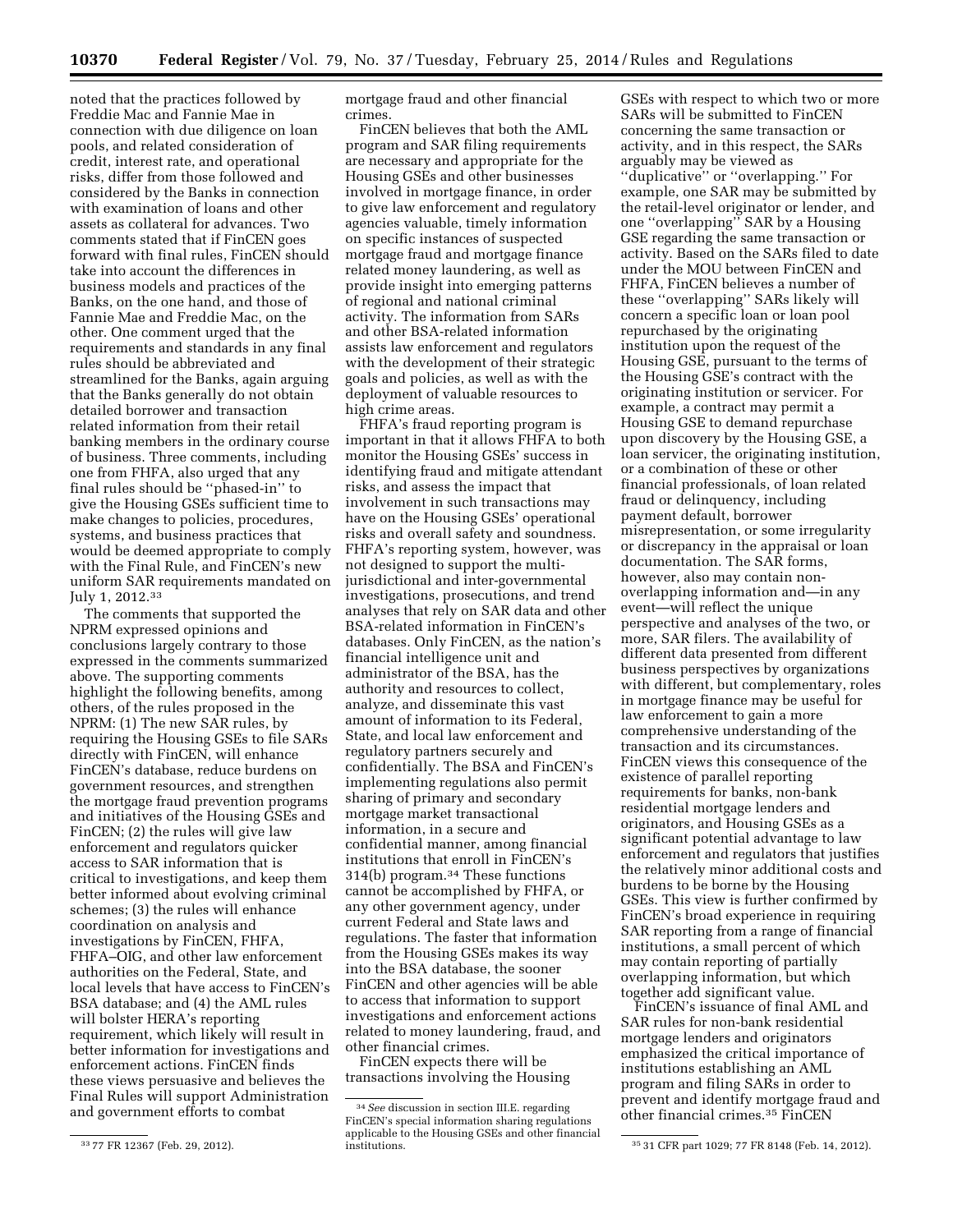expressed its view that the establishment of a complete AML program is essential for institutions to have an effective SAR filing program. Each of the ''four pillars'' of an AML program is critical to holding up the overall structure of the program. It would be difficult to expect useful SAR reporting without the pillars of an AML program firmly in place. FinCEN's regulations are structured to ensure that financial institutions are knowledgeable of risks and vigilant against fraud and other crimes. All of FinCEN's AML regulations require covered institutions to implement risk-based programs that take into account the unique risks associated with that particular institution's products and services, as well as the institution's size, market, and other issues. Thus, each Housing GSE's AML program would necessarily be different than those of other Housing GSEs with different business models and practices, as well as different product, geographic, and other risks. As a result, FinCEN believes that the AML regulations in this Final Rule inherently recognize the differences in the business models and practices of the Banks, Fannie Mae, and Freddie Mac, and that separate regulatory requirements for the Banks, on the one hand, and Fannie Mae and Freddie Mac, on the other, are unnecessary.36 Under a risk-based approach to implementation of the Final Rule, FinCEN expects prevention of money laundering and other financial crimes, such as mortgage fraud, to be key goals underlying the various policies and procedures in an effective AML program for each Housing GSE. Therefore, the AML regulation proposed in the NPRM is adopted in this Final Rule without significant changes.

FinCEN believes it is important to highlight the value of SARs that will be filed by the Housing GSEs. As one comment noted, law enforcement agencies have advised FinCEN and FHFA that SARs from the Housing GSEs under the present MOU procedures are very useful in the investigation and prosecution of financial crimes. Filing SARs directly with FinCEN will increase the speed and ease with which law enforcement and regulators can access and utilize the information contained in those valuable SARs. Finally, FinCEN's SAR database has

been a ''one-stop'' integrated system for law enforcement and regulator access to valuable information on suspected financial crimes. It is appropriate, efficient, and consistent with FinCEN's statutory mandate to consolidate all suspicious activity reports from financial institutions in the database where they can be of the most value.<sup>37</sup>

As FinCEN explained in the NPRM, the new SAR regulations will require the reporting of a potentially broader range of financial crimes than under FHFA's fraud reporting regulations. This, along with the ability to share information among the Housing GSEs and with other financial institutions, may well result in the Housing GSEs filing more SARs than fraud reports filed pursuant to FHFA's regulations. FinCEN also acknowledges that limited access to transactional information of a residential mortgage loan may limit the ability of a Housing GSE to include in a SAR all of the information typically found in a SAR filed by a retail bank or mortgage company. FinCEN expects that some of the Housing GSEs may need to establish new, or modify existing, policies, procedures, systems, organizational controls, or employee training arrangements. Nonetheless, FinCEN believes that these changes, and any related investments, will not need to be as extensive as some of the comments suggest, and that a substantial part of the new suspicious activity reporting and AML program requirements of this Final Rule may be integrated into existing procedures, controls, systems, and training programs with relatively minor costs. FinCEN emphasizes that each Housing GSE already has established procedures, systems, and controls to submit reports to FHFA when a Housing GSE discovers it has purchased or sold a fraudulent loan or financial instrument (e.g., a mortgage-backed security), or suspects a possible fraud relating to the purchase or sale of any loan or financial instrument. Under FHFA's guidance and the MOU, FHFA then transmits some of these reports to FinCEN using a SAR.38

FinCEN believes that new investment in elaborate, expensive systems will not be necessary for the Banks, Freddie Mac, or Fannie Mae to comply with the Final Rule. For those Banks that anticipate the need to submit a relatively low number of SARs, they may establish procedures to submit individual SARs via FinCEN's established Web-based electronic

system, which does not require acquisition of any new systems or modifications to systems used to comply with FHFA filing requirements. FinCEN and other agencies have issued substantial guidance on the development of risk-based AML and SAR reporting programs.39 FinCEN believes the Housing GSEs may build on their existing risk management procedures and prudential business practices to ensure compliance with this Final Rule with minimal cost. In sum, FinCEN believes that the Final Rule does not impose significant costs on the Housing GSEs.

FinCEN also wishes to emphasize that, by the designation of the Housing GSEs as ''financial institutions'' under the BSA, the Housing GSEs, as well as their directors, officers, employees, and agents, are covered by the BSA's liability safe harbor for financial institutions that file SARs.40 This safe harbor is intended to encourage financial institutions to report suspicious activities, even if, as here, the SAR regulation will likely require reporting of a wider range of suspected fraud, money laundering, and financial crimes related to the products and services offered by the Housing GSEs than those entities may currently be accustomed to report.

## **III. Section-by-Section Analysis**

## *A. Definition of Housing Government Sponsored Enterprise*

Section 1010.100(mmm) defines the key terms used in the Final Rule. The definitions reflect FinCEN's determination that AML program and SAR requirements should be applied to the Housing GSEs. The definition of ''Housing government sponsored enterprise'' includes: (1) The Federal National Mortgage Association; (2) the Federal Home Loan Mortgage Corporation; and (3) each Federal Home

<sup>36</sup>FHFA is required, when issuing any regulation or guidance, to consider differences between the Banks and the Enterprises (Fannie Mae and Freddie Mac). FHFA also acknowledged in its regulatory policy guidance (RPG–2011–001) that it expects fraud detection and reporting controls, ''should be more expansive when a financial instrument is owned or guaranteed versus when a financial instrument serves as collateral.'' III.A., p.9.

<sup>37</sup> 31 U.S.C. 310.

<sup>38</sup>*See* note 21 regarding FHFA Fraud Reporting Guidance, section II.B.3.

<sup>39</sup>*See, e.g.,* Guidance—Preparing a Complete and Sufficient Suspicious Activity Report Narrative (including related PowerPoint Presentation—Keys to Writing a Complete and Sufficient SAR Narrative), Nov. 2003, *[http://www.fincen.gov/](http://www.fincen.gov/statutes_regs/guidance/html/narrativeguidance_webintro.html) statutes*\_*[regs/guidance/html/narrativeguidance](http://www.fincen.gov/statutes_regs/guidance/html/narrativeguidance_webintro.html)*\_ *[webintro.html;](http://www.fincen.gov/statutes_regs/guidance/html/narrativeguidance_webintro.html)* Guidance—Suggestions for Addressing Common Errors Noted in Suspicious Activity Reporting, Oct. 10, 2007, *[http://](http://www.fincen.gov/statutes_regs/guidance/html/SAR_Common_Errors_Web_Posting.html) www.fincen.gov/statutes*\_*[regs/guidance/html/SAR](http://www.fincen.gov/statutes_regs/guidance/html/SAR_Common_Errors_Web_Posting.html)*\_ *Common*\_*Errors*\_*Web*\_*[Posting.html;](http://www.fincen.gov/statutes_regs/guidance/html/SAR_Common_Errors_Web_Posting.html)* Guidance— Suspicious Activity Report Supporting Documentation, June 13, 2007 (FIN–2007–G003), *[http://www.fincen.gov/statutes](http://www.fincen.gov/statutes_regs/guidance/html/Supporting_Documentation_Guidance.html)*\_*regs/guidance/ [html/Supporting](http://www.fincen.gov/statutes_regs/guidance/html/Supporting_Documentation_Guidance.html)*\_*Documentation*\_*Guidance.html*  The SAR Activity Review—Trends, Tips and Issues (Issue 16), Oct. 2009, Section 4, *Law Enforcement Suggestions When Preparing Suspicious Activity Reports,* p. 45., *[http://www.fincen.gov/statutes](http://www.fincen.gov/statutes_regs/guidance/html/narrativeguidance_webintro.html)*\_ *[regs/guidance/html/narrativeguidance](http://www.fincen.gov/statutes_regs/guidance/html/narrativeguidance_webintro.html)*\_ *[webintro.html.](http://www.fincen.gov/statutes_regs/guidance/html/narrativeguidance_webintro.html) See also NPRM, note 45*. 40 31 U.S.C. 5318(g)(3).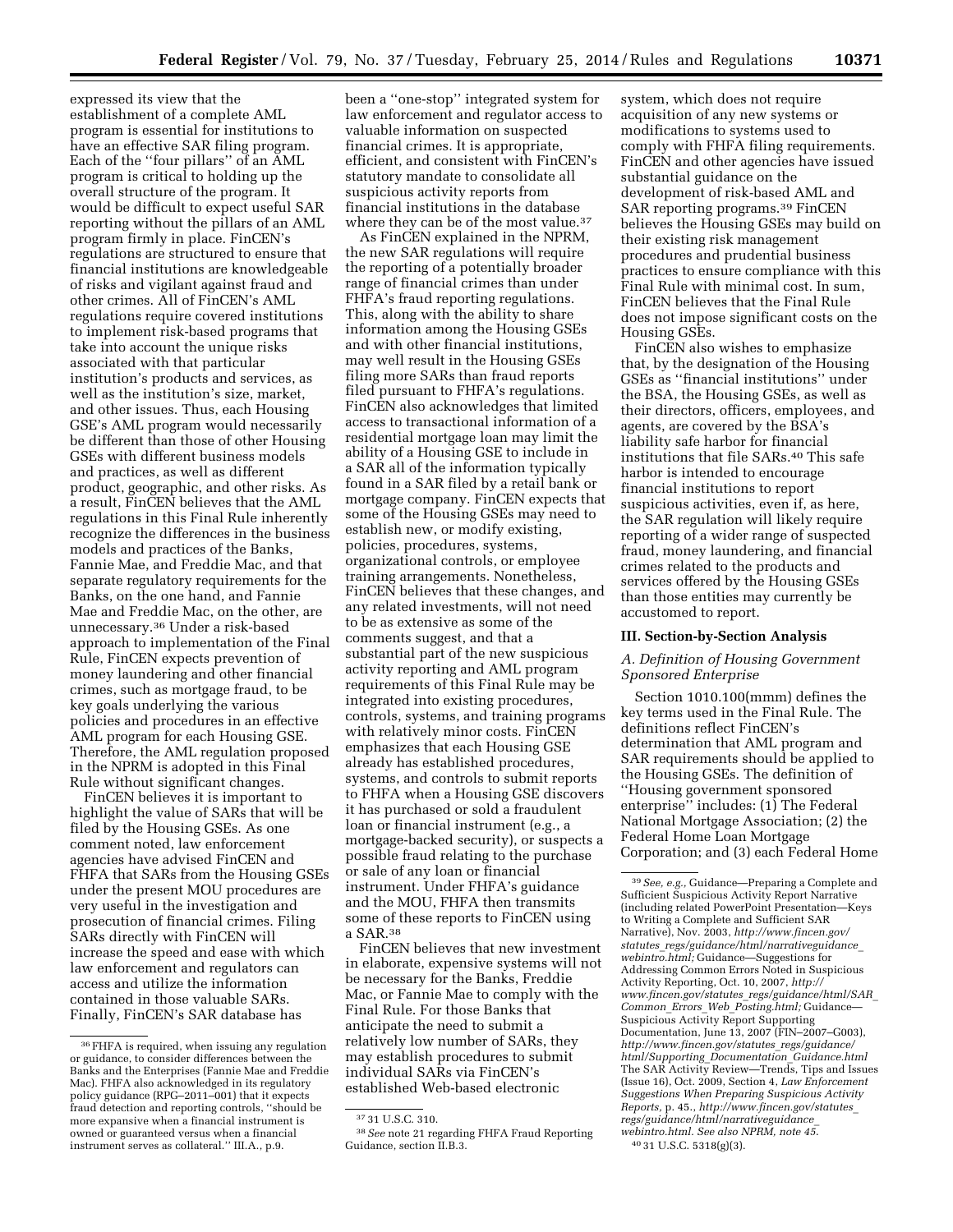Loan Bank. The definition does not include any entity-affiliated party 41 of Fannie Mae, Freddie Mac, or any Bank, including the Office of Finance of the Federal Home Loan Bank System.

## *B. Compliance and Enforcement*

Section 1010.810(b)(10) delegates authority to examine the Housing GSEs for compliance with the requirements of this Final Rule to FHFA. FHFA is the Federal regulator for the Housing GSEs and enforces its own statutes and regulations regarding safety and soundness. FHFA is FinCEN's delegate for examination for compliance with FinCEN's regulations. FinCEN will work with FHFA to coordinate and direct such delegated compliance examination activities. FinCEN retains enforcement authority under the BSA, including for the imposition of civil penalties for violations of these regulations.

### *C. Anti-Money Laundering Program*

Section 1030.210(a) requires each Housing GSE to develop and implement an AML program reasonably designed to prevent the Housing GSE from being used to facilitate money laundering or the financing of terrorist activities, and other financial crimes, including mortgage fraud. The program must be in writing and must be approved by senior management. A Housing GSE's written program also must be made available to FinCEN upon request.

Section 1030.210(b) sets forth the minimum requirements of a Housing GSE's AML program. Beyond these minimum requirements, however, the Final Rule is intended to give Housing GSEs the flexibility to design their programs to mitigate their own specific risks. Section 1030.210(b)(1) requires the AML program to incorporate policies, procedures, and internal controls based upon the Housing GSE's assessment of the risks of money laundering, terrorism finance, and other financial crimes associated with its products, counterparties, distribution channels, and geographic locations. A Housing GSE's assessment of counterparty-related information is a key component to an effective AML program. Thus, a Housing GSE's AML program must ensure that the Housing GSE obtains the information necessary to make its AML program effective. Such information may, but is not required to, include relevant information on individual borrowers and the financial institutions that are the Housing GSE's counterparties or members. The specific means of

obtaining such information is left to the discretion of the Housing GSE.

In the NPRM, FinCEN stated that it anticipated that the Housing GSEs may need to amend existing agreements to ensure that they receive necessary customer information. Upon consideration of the comments on the NPRM, FinCEN highlights that amendment of agreements may not be necessary, and FinCEN emphasizes that the Final Rule does not require such amendments. However, the determination whether agreements may need amendment is a matter that the Housing GSEs' management should consider in assessing risks associated with products and services subject to the AML and SAR requirements. The AML program requirement does not obligate the Housing GSEs to obtain information that they do not already receive in the ordinary course of business under current practices, particularly with regard to information on individual borrowers the Housing GSEs do not receive in the ordinary course of business. For purposes of making the required risk assessment, a Housing GSE must consider all relevant information that is currently available to them, including whether the retail financial institutions that are its customers are subject to AML program requirements under the BSA.

Policies, procedures, and internal controls also must be reasonably designed to ensure compliance with BSA requirements. Housing GSEs may conduct some of their operations through third parties. Some elements of the compliance program may best be performed by personnel of such third parties, in which case it is permissible for a Housing GSE to delegate contractually the implementation and operation of those aspects of its AML program to such an entity, and to rely on the compliance program of such third parties if the third parties are subject to an independent AML program requirement under the BSA. Any Housing GSE that delegates responsibility for aspects of its AML program to a third party, however, remains fully responsible for the effectiveness of the program, as well as ensuring that examiners are able to obtain information and records relating to the AML program.

Section  $1030.210(b)(2)$  requires that a Housing GSE designate a compliance officer to be responsible for administering the AML program. The person should be competent and knowledgeable regarding BSA requirements and money laundering and fraud issues and risks, and should be empowered with full responsibility

and authority to develop and enforce appropriate policies and procedures. The role of the compliance officer is to ensure that (1) the program is implemented effectively; (2) the program is updated as necessary; and (3) appropriate persons are trained and educated in accordance with section 1030.210(b)(3).

Section 1030.210(b)(3) requires that a Housing GSE provide for education and training of appropriate persons. Employee training is an integral part of any AML program. To carry out their responsibilities effectively, employees of a Housing GSE (and of any third party not already receiving training as part of another AML program requirement) with responsibility under the program must be trained in the requirements of the Final Rule and money laundering and fraud risks generally so that they can identify red flags associated with existing or potential customers and transactions. Such training may be conducted by outside or in-house seminars, and may include computerbased training. The nature, scope, and frequency of the education and training program of the Housing GSE will depend upon the employee functions performed. However, those with obligations under the AML program must be sufficiently trained to carry out their responsibilities effectively. Moreover, these employees should receive periodic updates and refreshers regarding the AML program.

Section 1030.210(b) $\left(4\right)$  requires that a Housing GSE provide for independent testing of the program on a periodic basis to ensure that it complies with the requirements of the Final Rule and that the program functions as designed. An outside consultant or accountant need not perform the testing and review. The review may be conducted by an officer, employee or group of employees, so long as the reviewer is not the designated compliance officer and does not report directly to the compliance officer. The frequency of the independent testing will depend upon the Housing GSE's assessment of risks posed by its operations. Any recommendations resulting from such testing should be reviewed by senior management. A Housing GSE may also rely on the testing performed by third parties that are subject to an independent AML program requirement. Section 1030.210(c) states that compliance with the AML program requirements will be determined by FinCEN or its delegate.

### *D. Reports of Suspicious Transactions*

Section 1030.320(a) contains the rules setting forth the obligation of Housing

<sup>41</sup> 12 U.S.C. 4502(11).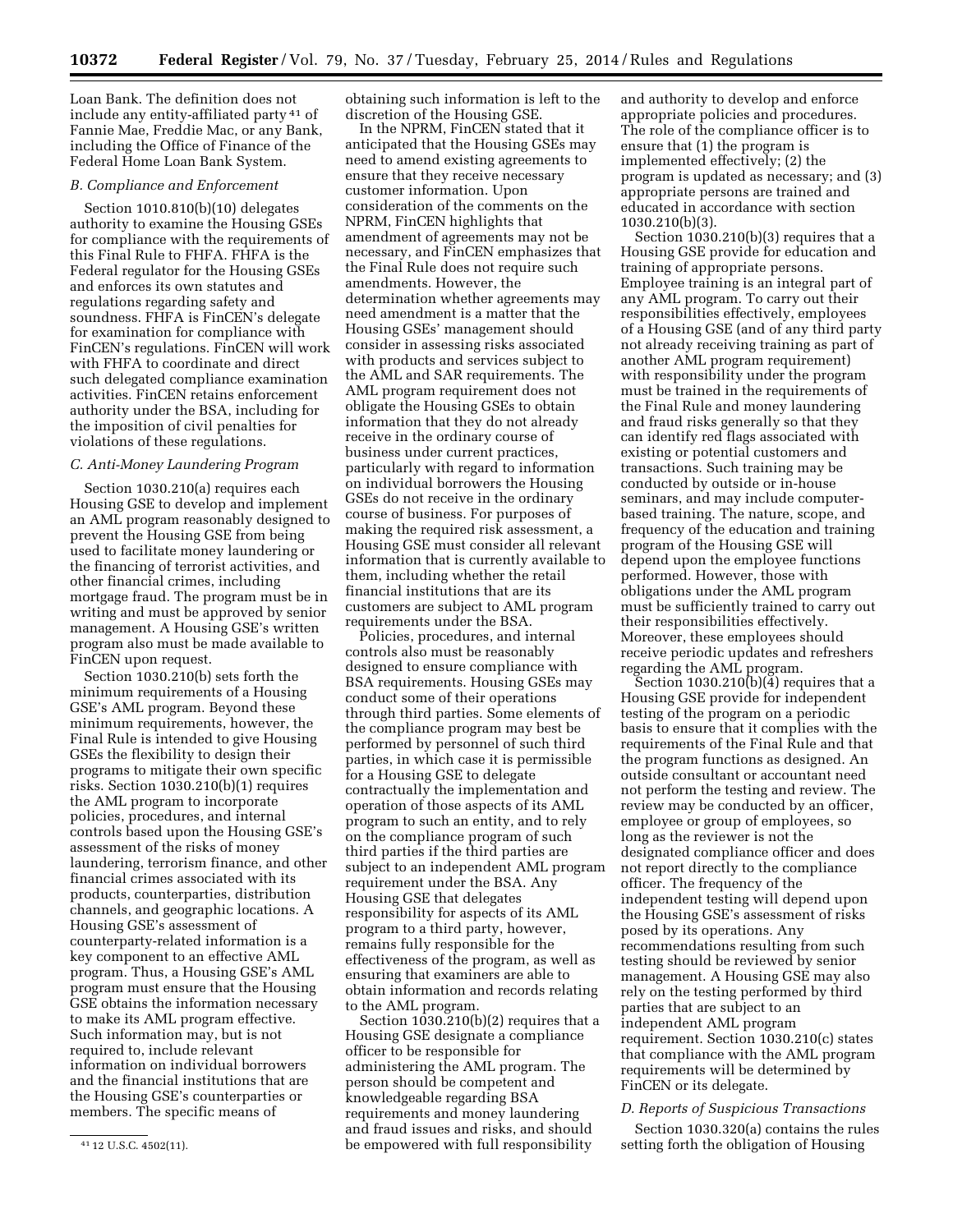GSEs to report suspicious transactions that are conducted or attempted by, at, or through a Housing GSE and involve, independently or in the aggregate, at least \$5,000 in funds or other assets. It is important to recognize that transactions are reportable under this Final Rule and 31 U.S.C. 5318(g) regardless of whether they involve currency. The \$5,000 minimum amount is consistent with existing SAR filing requirements for other financial institutions.

Section 1030.320(a)(1) contains the general statement of the obligation to file reports of suspicious transactions. The obligation extends to transactions conducted or attempted by, at, or through a Housing GSE. The Final Rule also contains a provision in section 1030.320(a)(1) designed to encourage the reporting of transactions that appear relevant to violations of law or regulation, even in cases in which the Final Rule does not explicitly so require, such as in the case of a transaction falling below the \$5,000 threshold.

Section 1030.320(a)(2) specifically describes the four categories of transactions that require reporting. A Housing GSE is required to report a transaction if it knows, suspects, or has reason to suspect that the transaction (or a pattern of transactions of which the transaction is a part): (i) Involves funds derived from illegal activity or is intended or conducted to hide or disguise funds or assets derived from illegal activity; (ii) is designed, whether through structuring or other means, to evade the requirements of the BSA; (iii) has no business or apparent lawful purpose, and the Housing GSE knows of no reasonable explanation for the transaction after examining the available facts; or (iv) involves the use of the Housing GSE to facilitate criminal activity.42

A determination as to whether a report is required must be based on all the facts, circumstances and information to which the Housing GSE has access, in the ordinary course of its business, relating to the transaction and customer of the Housing GSE in question. Different fact patterns and circumstances will require different judgments. Some examples of red flags associated with existing or potential customers are referenced in previous

FinCEN reports and guidance on mortgage fraud and SAR filing. However, the means of commerce and the techniques of money laundering are continually evolving, and there is no way to provide an exhaustive list of suspicious transactions or red flags. FinCEN will continue to pursue a regulatory approach that involves a combination of guidance, training programs, and government-industry information exchange so that implementation of any new AML program and SAR reporting regulations can be accomplished in the most flexible and cost efficient way possible, while protecting the primary and secondary mortgage markets and the financial system as a whole from fraud, money laundering, and other financial crimes.

Section 1030.320(a)(3) provides that the obligation to identify and to report a suspicious transaction rests with the Housing GSE involved in the transaction. However, where more than one Housing GSE, or another financial institution with a separate suspicious activity reporting obligation, is involved in the same transaction (or related transactions), only one report is required to be filed, provided it contains all relevant information and each institution maintains a copy of the report and any supporting documentation related to the SAR. There is, however, no obligation for the Housing GSEs to notify each other or work together in such circumstances. Each Housing GSE must evaluate customer activity and relationships for fraud, money laundering, and other financial crime risks, and design a suspicious transaction monitoring and reporting program that is appropriate for the particular Housing GSE in light of such risks.

Section 1030.320(b) sets forth the filing procedures to be followed by Housing GSEs making reports of suspicious transactions. Within 30 days after a Housing GSE becomes aware of a suspicious transaction (or within 60 days if no suspect has been identified), it must report the transaction by completing a SAR and filing it with FinCEN. Supporting documentation relating to each SAR is to be collected and maintained separately by the Housing GSE and made available upon request by FinCEN, FHFA or any appropriate Federal, State, or local law enforcement agency, or any Federal regulatory authority that examines the Housing GSE for compliance with the BSA. FinCEN's SAR regulations provide that the documentation supporting a SAR that is maintained by the filer, is deemed to be filed with the SAR. Thus,

supporting documentation may be disclosed to the authorities referenced above to whom a SAR form may be disclosed, consistent with the rules of construction, described below. For situations requiring immediate attention, Housing GSEs are to telephone the appropriate law enforcement authority in addition to filing a SAR.

Section 1030.320(c) provides that the filing Housing GSE must maintain copies of SARs and the underlying related documentation for a period of five years from the date of filing.43 As indicated above, supporting documentation is to be made available to FinCEN and appropriate law enforcement and regulatory authorities, upon request.

Section 1030.320(d)(1) reinforces the statutory prohibition against the disclosure by a financial institution of a SAR (regardless of whether the report would be required by the Final Rule or is filed voluntarily).<sup>44</sup> The section requires that a SAR and information that would reveal the existence of that SAR (''SAR information'') be kept confidential and not be disclosed, except as authorized within the rules of construction. The regulation includes rules of construction that identify actions an institution may take that are not precluded by the confidentiality provision. These actions include the disclosure of SAR information to FinCEN, FHFA, or appropriate Federal, State, or local law enforcement agencies, or a Federal regulatory authority that examines the Housing GSE for compliance with the BSA. This confidentiality provision also does not prohibit the disclosure of the underlying facts, transactional information, and documents upon which a SAR is based, or the sharing of SAR information within the Housing GSE's corporate organizational structure for purposes consistent with Title II of the BSA, as determined by FinCEN in regulation or in guidance.45

Section 1030.320(d)(2) incorporates the statutory prohibition against disclosure of SAR information, other than in fulfillment of their official duties consistent with the BSA, by government users of SAR data. The section also clarifies that official duties

<sup>42</sup>The fourth reporting category has been added to the suspicious activity reporting rules promulgated since the passage of the USA PATRIOT Act to make it clear that the requirement to report suspicious activity encompasses the reporting of transactions involving fraud and those in which legally derived funds are used for criminal activity, such as the financing of terrorism.

<sup>43</sup>FinCEN notes that FHFA's guidance on fraud reporting, RPG–2011–001, also contains a five-year document retention requirement.<br><sup>44</sup> 31 U.S.C. 5318(g)(2).<br><sup>45</sup> On November 23, 2010, FinCEN issued

updated guidance for the banking, securities, and futures industries authorizing the sharing of SAR information with parent companies, head offices, and under certain conditions, domestic affiliates. 75 FR 75607 (Dec. 3, 2010). No such guidance has been issued for the Housing GSEs.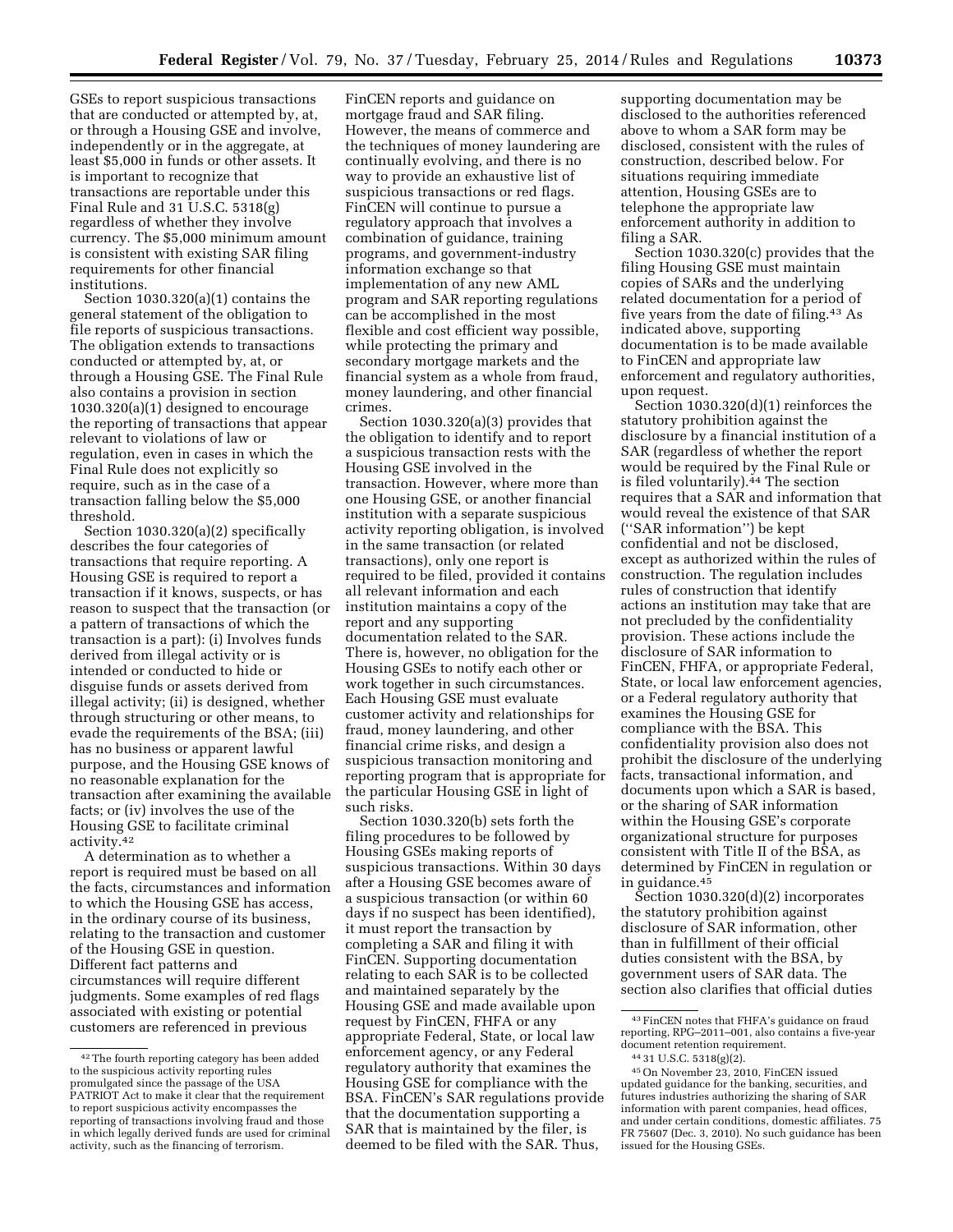do not include the disclosure of SAR information in response to a request for non-public information 46 or for use in a private legal proceeding, including a request under 31 CFR 1.11.47

Section 1030.320(e) provides protection from liability for making reports of suspicious transactions, and for nondisclosures of such a report, to the full extent provided by 31 U.S.C. 5318(g)(3). This statutory safe harbor, unlike that afforded to the Housing GSEs under FHFA regulations,<sup>48</sup> contains no express requirement that the report has been filed in ''good faith,'' and legal authority strongly supports the proposition that there is no implicit ''good faith'' limitation to this safe harbor.49 One commenter nevertheless suggested that the difference between FHFA safe harbor and the BSA safe harbor could result in the Housing GSEs being subject to civil liability for making reports pursuant to the BSA. FinCEN disagrees with that assessment. Because this Final Rule defines the Housing GSEs as financial institutions under the BSA, a Housing GSE should be able to avail itself of the broader BSA safe harbor for reports it files pursuant to the BSA. Congress has made two safe harbors available to institutions under two separate statutes. These safe harbor provisions do not contradict, supersede, or conflict with one another. Nothing in the law implies that Congress intended to make only the narrower safe harbor applicable when an institution was on its face entitled to both. FinCEN thinks it more persuasive to consider both safe harbors to be applicable according to their terms.

48 12 CFR 1233.5.

49*See Stoutt* v. *Banco Popular de Puerto Rico,*  320 F.3d 26, 31 (1st Cir. 2003) (no good faith requirement), *Lee* v. *Bankers Trust,* 166 F.3d 540, 544 (2d Cir. 1999) (same), *Henry* v. *Bank of America,* 2010 U.S. Dist. LEXIS 14561 \*11–13 (N.D.Cal., Feb. 2, 2010) (same), *Eyo* v. *United States,*  2007 U.S. Dist. LEXIS 88088 \*15–16 (D.N.J., Nov. 29, 2007) (same), *Nieman* v. *Firstar Bank,* 2005 U.S. Dist. LEXIS 38959 \*18 (N.D. Iowa, Sept. 26, 2005) (same). *But see Lopez* v. *First Union National Bank,*  129 F.3d 1186, 1992 (11th Cir. 1997) (regarding a good faith requirement).

Section 1030.320(f) notes that compliance with the obligation to report suspicious transactions will be examined by FinCEN or its delegates, and provides that failure to comply with the Final Rule may constitute a violation of the BSA and FinCEN's regulations.

Section 1030.320(g) provides that the new SAR requirement is effective when an anti-money laundering program required by the regulations is required to be implemented.

## *E. Special Information Procedures To Deter Money Laundering and Terrorist Activity*

Section 1030.500 states that the Housing GSEs are covered by the special information procedures to detect money laundering and terrorist activity requirements set forth and cross referenced in sections 1030.520 (crossreferencing to 31 CFR 1010.520) and 1030.540 (cross-referencing to 31 CFR 1010.540). Sections 1010.520 and 1010.540 implement sections 314(a) and 314(b) 50 of the USA PATRIOT Act, respectively, and generally apply to any financial institution listed in 31 U.S.C. 5312(a)(2).51 For the sake of clarity, the Final Rule adds subpart E to Part 1030 to confirm that the section 314 rules will continue to apply to the Housing GSEs.

## **IV. Regulatory Flexibility Act**

The Regulatory Flexibility Act (5 U.S.C. 601 et seq.) requires that a regulation that has a significant economic impact on a substantial number of small entities, small businesses, or small organizations must include an initial regulatory flexibility analysis describing the regulation's impact on small entities. Such an analysis need not be undertaken if the agency has certified that the regulation will not have a significant economic impact on a substantial number of small entities. 5 U.S.C. 605(b). In this case, the Final Rule applies only to the Housing GSEs, none of which is a small entity for purposes of this requirement. Accordingly, FinCEN hereby certifies that this Final Rule will not have a significant economic impact on a substantial number of small entities for purposes of the Regulatory Flexibility Act. Therefore, no analysis under the

Regulatory Flexibility Act is required. *See* 5 U.S.C. 601(2) and 603(a).

### **V. Paperwork Reduction Act**

This Final Rule pertains to the Housing GSEs. As a result, the Final Rule does not contain any information collection requirement that requires the approval of the Office of Management and Budget under the Paperwork Reduction Act. *See* 44 U.S.C. 3501 *et seq.* 

### **VI. Executive Orders 13563 and 12866**

Executive Orders 13563 and 12866 direct agencies to assess costs and benefits of available regulatory alternatives and, if regulation is necessary, to select regulatory approaches that maximize net benefits (including potential economic, environmental, public health and safety effects, distributive impacts, and equity). Executive Order 13563 emphasizes the importance of quantifying both costs and benefits, of reducing costs, of harmonizing rules, and of promoting flexibility. It has been determined that this Final Rule is designated a ''significant regulatory action,'' although not economically significant, under section 3(f) of Executive Order 12866. Accordingly, the Final Rule has been reviewed by the Office of Management and Budget.

## **VII. Unfunded Mandates Reform Act of 1995 Statement**

Section 202 of the Unfunded Mandates Reform Act of 1995 (''Unfunded Mandates Act''), Public Law 104–4 (March 22, 1995), requires that an agency prepare a budgetary impact statement before promulgating a rule that may result in expenditure by the State, local, and tribal governments, in the aggregate, or by the private sector, of \$100 million or more in any one year. If a budgetary impact statement is required, section 202 of the Unfunded Mandates Act also requires an agency to identify and consider a reasonable number of regulatory alternatives before promulgating a rule. Taking into account the factors noted above and using conservative estimates of average labor costs in evaluating the cost of the burden imposed by the Final Rule, FinCEN has determined that it is not required to prepare a written statement under Section 202.

## **List of Subjects in 31 CFR Parts 1010 and 1030**

Administrative practice and procedure, Banks, Banking, Brokers, Currency, Federal home loan banks, Foreign banking, Foreign currencies, Gambling, Investigations, Mortgages,

<sup>46</sup>For purposes of this rulemaking, ''non-public information'' refers to information that is exempt from disclosure under the Freedom of Information Act.

<sup>47</sup> 31 CFR 1.11 is the Department of the Treasury's information disclosure regulation. Generally, these regulations are known as ''Touhy regulations,'' after the Supreme Court's decision in *United States ex rel. Touhy* v. *Ragen,* 340 U.S. 462 (1951). In that case, the Supreme Court held that an agency employee could not be held in contempt for refusing to disclose agency records or information when following the instructions of his or her supervisor regarding the disclosure. An agency's Touhy regulations are the instructions agency employees must follow when those employees receive requests or demands to testify or otherwise disclose agency records or information.

<sup>50</sup> In addition to falling within the definition of ''financial institution'' found at 31 U.S.C. 5312(a)(2), participants in the 314(b) program also must be ''required . . . to establish and maintain an anti-money laundering program . . .'' 31 CFR 1010.540(a)(1).

<sup>51</sup>This Final Rule defines the Housing GSEs as financial institutions under section 31 U.S.C. 5312(a)(2)(Y).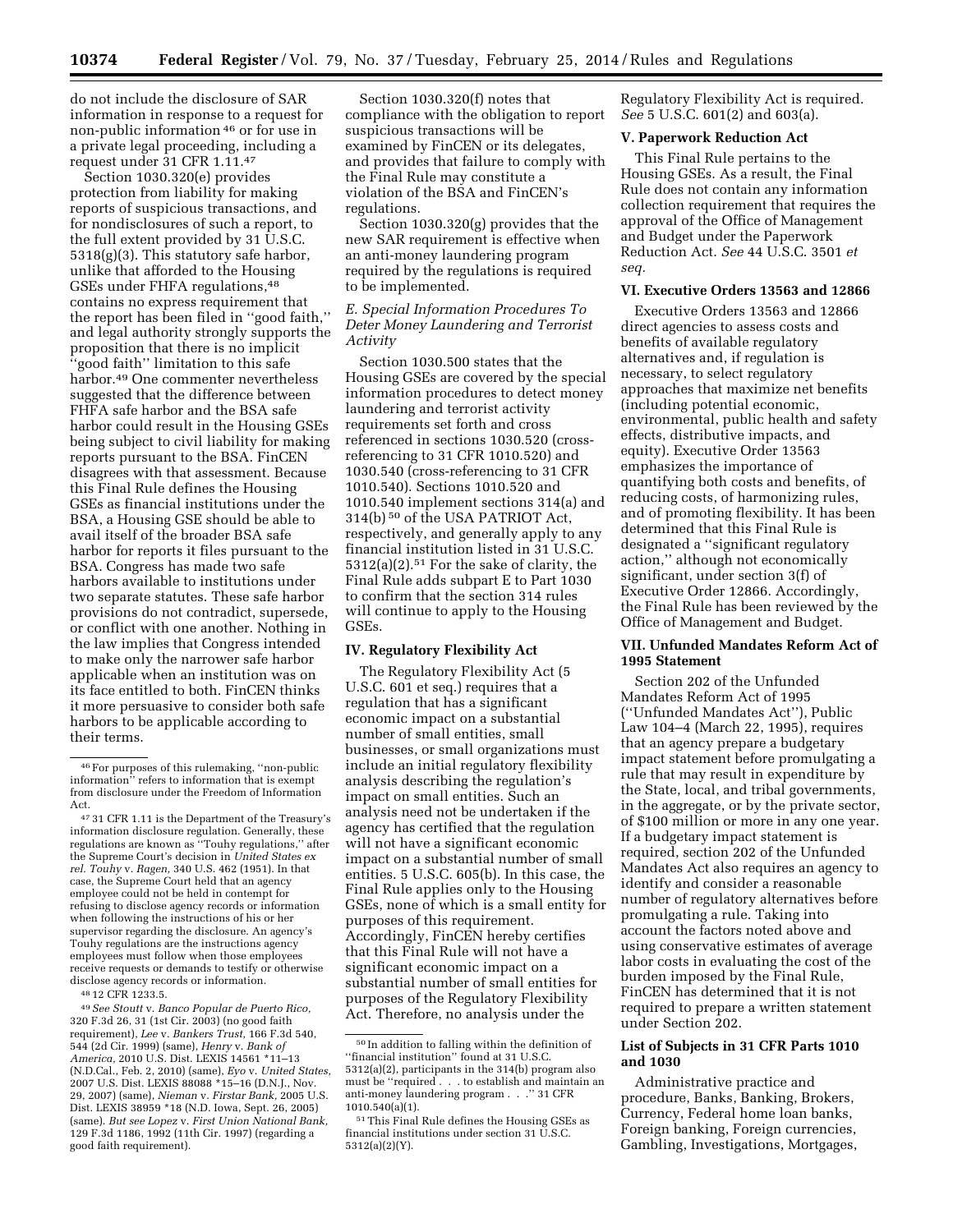Penalties, Reporting and recordkeeping requirements, Securities, Terrorism.

### **Authority and Issuance**

For the reasons set forth in the preamble, Chapter X of Title 31 of the Code of Federal Regulations is amended as follows:

## **PART 1010—GENERAL PROVISIONS**

■ 1. The authority citation for part 1010 continues to read as follows:

**Authority:** 12 U.S.C. 1829b and 1951–1959; 31 U.S.C. 5311–5314 and 5316–5332; title III, sec. 314 Pub. L. 107–56, 115 Stat. 307.

■ 2. Amend § 1010.100 by adding new paragraph (mmm) to read as follows:

## **§ 1010.100 General definitions.**

\* \* \* \* \* (mmm) *Housing government sponsored enterprise.* (1) A ''housing government sponsored enterprise'' is one of the following ''Regulated Entities'' under 12 U.S.C. 4502(20) subject to the general supervision and regulation of the Federal Housing Finance Agency (FHFA):

(i) The Federal National Mortgage Association;

(ii) The Federal Home Loan Mortgage Corporation; or

(iii) Each Federal Home Loan Bank.

(2) The term ''housing government sponsored enterprise'' does not include any ''Entity-Affiliated Party,'' as defined in 12 U.S.C. 4502(11).

 $\blacksquare$  3. Amend § 1010.810 by adding new paragraph (b)(10) to read as follows:

### **§ 1010.810 Enforcement.**

\* \* \* \* \* (b) \* \* \*

(10) To the Federal Housing Finance Agency with respect to the housing government sponsored enterprises, as defined in § 1010.100(mmm) of this part.

\* \* \* \* \*

■ 4. New part 1030 is added to read as follows:

## **PART 1030—RULES FOR HOUSING GOVERNMENT SPONSORED ENTERPRISES**

#### **Subpart A—Definitions**

Sec. 1030.100 Definitions.

### **Subpart B—Programs**

1030.200 General.

1030.210 Anti-money laundering programs for housing government sponsored enterprises.

**Subpart C—Reports Required To Be Made By Housing Government Sponsored Enterprises** 

1030.300 General.

1030.310–1030.315 [Reserved]

- 1030.320 Reports by housing government sponsored enterprises of suspicious transactions.
- 1030.330 Reports relating to currency in excess of \$10,000 received in a trade or business.

### **Subpart D—Records Required To Be Maintained by Housing Government Sponsored Enterprises**

1030.400 General.

## **Subpart E—Special Information Sharing Procedures To Deter Money Laundering and Terrorist Activity**

1030.500 General.

- 1030.520 Special information sharing procedures to deter money laundering and terrorist activity for housing government sponsored enterprises.
- 1030.530 [Reserved]
- 1030.540 Voluntary information sharing among financial institutions.

### **Subpart F—Special Standards of Diligence; Prohibitions, and Special Measures for Housing Government Sponsored Enterprises**

1030.600–1030.670 [Reserved]

**Authority:** 12 U.S.C. 1829b and 1951–1959; 31 U.S.C. 5311–5314 and 5316–5332; title III, sec. 314 Pub. L. 107–56, 115 Stat. 307.

#### **Subpart A—Definitions**

#### **§ 1030.100 Definitions.**

Refer to § 1010.100 of this chapter for general definitions not noted herein.

## **Subpart B—Programs**

## **§ 1030.200 General.**

Housing government sponsored enterprises are subject to the program requirements set forth and cross referenced in this subpart. Housing government sponsored enterprises should also refer to subpart B of part 1010 of this chapter for program requirements contained in that subpart that apply to housing government sponsored enterprises.

### **§ 1030.210 Anti-money laundering programs for housing government sponsored enterprises.**

(a) *Anti-money laundering program requirements for housing government sponsored enterprises.* Each housing government sponsored enterprise shall develop and implement a written antimoney laundering program that is reasonably designed to prevent the housing government sponsored enterprise from being used to facilitate money laundering or the financing of terrorist activities. The program must be approved by senior management. A housing government sponsored enterprise shall make a copy of its antimoney laundering program available to

the Financial Crimes Enforcement Network or its designee upon request.

(b) *Minimum requirements.* At a minimum, the anti-money laundering program shall:

(1) Incorporate policies, procedures, and internal controls based upon the housing government sponsored enterprise's assessment of the money laundering and terrorist financing risks associated with its products and services. Policies, procedures, and internal controls developed and implemented by a housing government sponsored enterprise under this section shall include provisions for complying with the applicable requirements of subchapter II of chapter 53 of title 31, United States Code and this part, and obtaining all relevant customer-related information necessary for an effective anti-money laundering program.

(2) Designate a compliance officer who will be responsible for ensuring that:

(i) The anti-money laundering program is implemented effectively;

(ii) The anti-money laundering program is updated as necessary; and

(iii) Appropriate persons are educated and trained in accordance with paragraph (b)(3) of this section.

(3) Provide for on-going training of appropriate persons concerning their responsibilities under the program. A housing government sponsored enterprise may satisfy this requirement by training such persons or verifying that such persons have received training by a competent third party with respect to the products and services offered by the housing government sponsored enterprise.

(4) Provide for independent testing to monitor and maintain an adequate program. The scope and frequency of the testing shall be commensurate with the risks posed by the housing government sponsored enterprise's products and services. Such testing may be conducted by a third party or by any officer or employee of the housing government sponsored enterprise, other than the person designated in paragraph (b)(2) of this section.

(c) *Compliance.* Compliance with this section shall be examined by FinCEN or its delegate, under the terms of the Bank Secrecy Act. Failure to comply with the requirements of this section may constitute a violation of the Bank Secrecy Act and of this chapter.

(d) *Compliance date.* A housing government sponsored enterprise must develop and implement an anti-money laundering program that complies with the requirements of this section on or before August 25, 2014.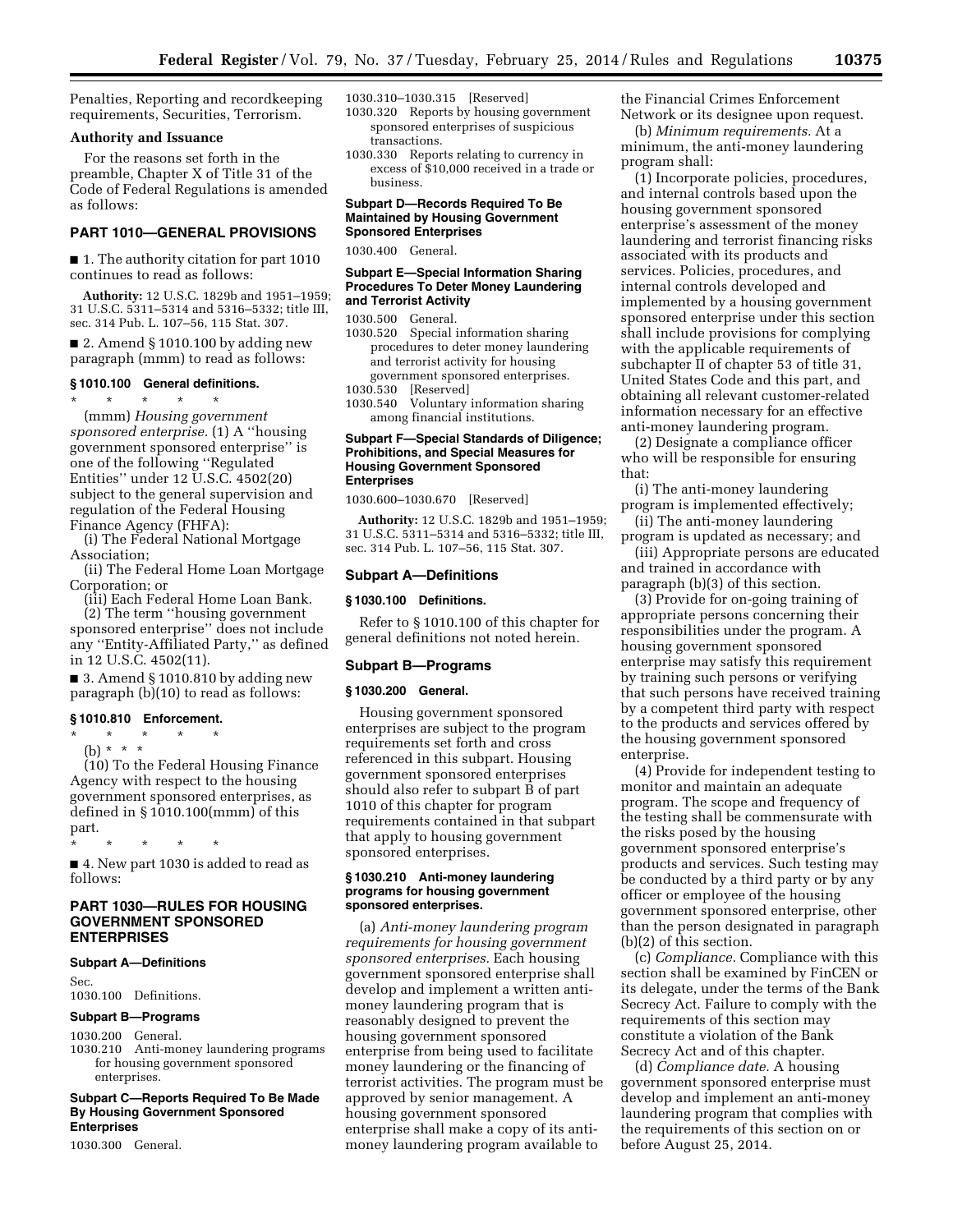### **Subpart C—Reports Required To Be Made by Housing Government Sponsored Enterprises**

### **§ 1030.300 General.**

Housing government sponsored enterprises are subject to the reporting requirements set forth and cross referenced in this subpart. Housing government sponsored enterprises should also refer to subpart C of part 1010 of this chapter for reporting requirements contained in that subpart that apply to housing government sponsored enterprises.

### **§§ 1030.310—1030.315 [Reserved]**

### **§ 1030.320 Reports by housing government sponsored enterprises of suspicious transactions.**

(a) *General*—(1) Every housing government sponsored enterprise shall file with FinCEN, to the extent and in the manner required by this section, a report of any suspicious transaction relevant to a possible violation of law or regulation. A housing government sponsored enterprise may also file with FinCEN a report of any suspicious transaction that it believes is relevant to the possible violation of any law or regulation, but whose reporting is not required by this section.

(2) A transaction requires reporting under this section if it is conducted or attempted by, at, or through a housing government sponsored enterprise, it involves or aggregates funds or other assets of at least \$5,000, and the housing government sponsored enterprise knows, suspects, or has reason to suspect that the transaction (or a pattern of transactions of which the transaction is a part):

(i) Involves funds derived from illegal activity or is intended or conducted in order to hide or disguise funds or assets derived from illegal activity (including, without limitation, the ownership, nature, source, location, or control of such funds or assets) as part of a plan to violate or evade any Federal law or regulation or to avoid any transaction reporting requirement under Federal law or regulation;

(ii) Is designed, whether through structuring or other means, to evade any requirements of this chapter or any other regulations promulgated under the Bank Secrecy Act;

(iii) Has no business or apparent lawful purpose or is not the sort in which the particular housing government sponsored enterprise customer would normally be expected to engage, and the housing government sponsored enterprise knows of no reasonable explanation for the transaction after examining the available facts, including the background and possible purpose of the transaction; or

(iv) Involves use of the housing government sponsored enterprise to facilitate criminal activity.

(3) More than one housing government sponsored enterprise may have an obligation to report the same transaction under this section, and financial institutions involved in that same transaction may have separate obligations to report suspicious activity with respect to that transaction pursuant to other provisions of this chapter. In those instances, no more than one report is required to be filed by the housing government sponsored enterprise(s) and any financial institution(s) involved in the transaction, provided that the report filed contains all relevant facts, including the name of each housing government sponsored enterprise or financial institution involved in the transaction, the report complies with all instructions applicable to joint filings, and each institution maintains a copy of the report filed, along with any supporting documentation.

(b) *Filing and notification procedures*—(1) *What to file.* A suspicious transaction shall be reported by completing a Suspicious Activity Report (''SAR''), and collecting and maintaining supporting documentation as required by paragraph (c) of this section.

(2) *Where to file.* The SAR shall be filed with FinCEN in accordance with the instructions to the SAR.

(3) *When to file.* A SAR shall be filed no later than 30 calendar days after the date of the initial detection by the reporting housing government sponsored enterprise of facts that may constitute a basis for filing a SAR under this section. If no suspect is identified on the date of such initial detection, a housing government sponsored enterprise may delay filing a SAR for an additional 30 calendar days to identify a suspect, but in no case shall reporting be delayed more than 60 calendar days after the date of such initial detection.

(4) *Mandatory notification to law enforcement.* In situations involving violations that require immediate attention, such as suspected terrorist financing or ongoing money laundering schemes, a housing government sponsored enterprise shall immediately notify by telephone an appropriate law enforcement authority in addition to filing timely a SAR.

(5) *Voluntary notification to FinCEN.*  Any housing government sponsored enterprise wishing voluntarily to report suspicious transactions that may relate to terrorist activity may call FinCEN's Financial Institutions Hotline in

addition to filing timely a SAR if required by this section.

(c) *Retention of records.* A housing government sponsored enterprise shall maintain a copy of any SAR filed by the housing government sponsored enterprise or on its behalf (including joint reports), and the original (or business record equivalent) of any supporting documentation concerning any SAR that it files (or is filed on its behalf), for a period of five years from the date of filing the SAR. Supporting documentation shall be identified as such and maintained by the housing government sponsored enterprise, and shall be deemed to have been filed with the SAR. A housing government sponsored enterprise shall make all supporting documentation available to FinCEN or any Federal, State, or local law enforcement agency, or any Federal regulatory authority that examines the housing government sponsored enterprise for compliance with the Bank Secrecy Act, upon request.

(d) *Confidentiality of SARs.* A SAR, and any information that would reveal the existence of a SAR, are confidential and shall not be disclosed except as authorized in this paragraph (d). For purposes of this paragraph (d) only, a SAR shall include any suspicious activity report filed with FinCEN pursuant to any regulation in this chapter.

(1) *Prohibition on disclosures by housing government sponsored enterprises*—(i) *General rule.* No housing government sponsored enterprise, and no director, officer, employee, or agent of any housing government sponsored enterprise, shall disclose a SAR or any information that would reveal the existence of a SAR. Any housing government sponsored enterprise, and any director, officer, employee, or agent of any housing government sponsored enterprise that is subpoenaed or otherwise requested to disclose a SAR or any information that would reveal the existence of a SAR, shall decline to produce the SAR or such information, citing this section and 31 U.S.C.  $5318(g)(2)(A)(i)$ , and shall notify FinCEN of any such request and the response thereto.

(ii) *Rules of construction.* Provided that no person involved in any reported suspicious transaction is notified that the transaction has been reported, this paragraph (d)(1) shall not be construed as prohibiting:

(A) The disclosure by a housing government sponsored enterprise, or any director, officer, employee, or agent of a housing government sponsored enterprise of: